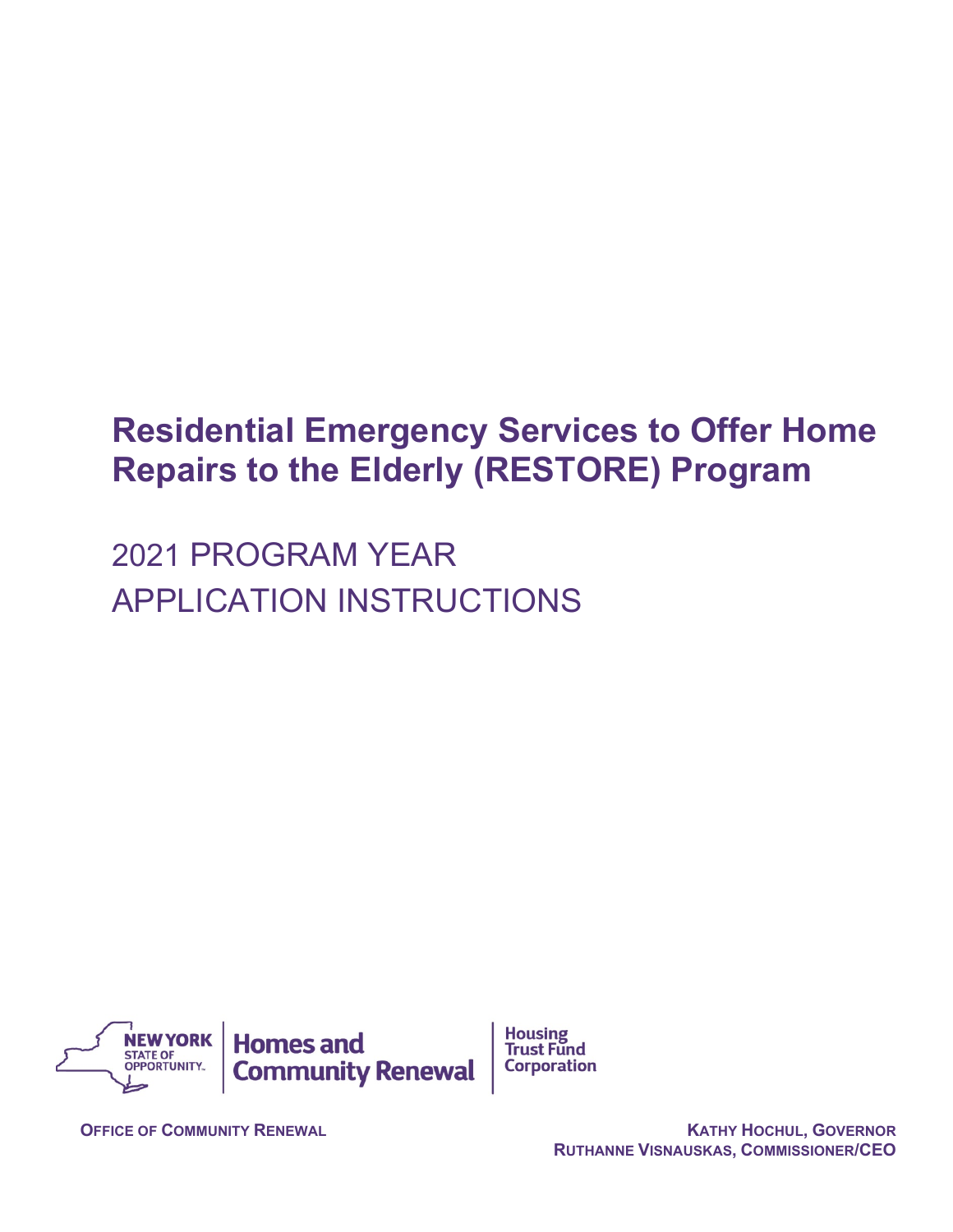# **2021 RESTORE Program**

# **Community Development Online (CDOL) Application Instructions**

# **Table of Contents**

| I.    |                                   |  |
|-------|-----------------------------------|--|
|       | Α.<br><b>B.</b>                   |  |
| II. – | $C_{-}$                           |  |
|       | A.<br>B <sub>1</sub>              |  |
| III.  |                                   |  |
|       | A.<br><b>B.</b><br>$\mathsf{C}$ . |  |
|       |                                   |  |
|       |                                   |  |
| V.    |                                   |  |
|       |                                   |  |
|       |                                   |  |
|       |                                   |  |
|       |                                   |  |
|       | А.<br>В.                          |  |
|       |                                   |  |
|       |                                   |  |
|       |                                   |  |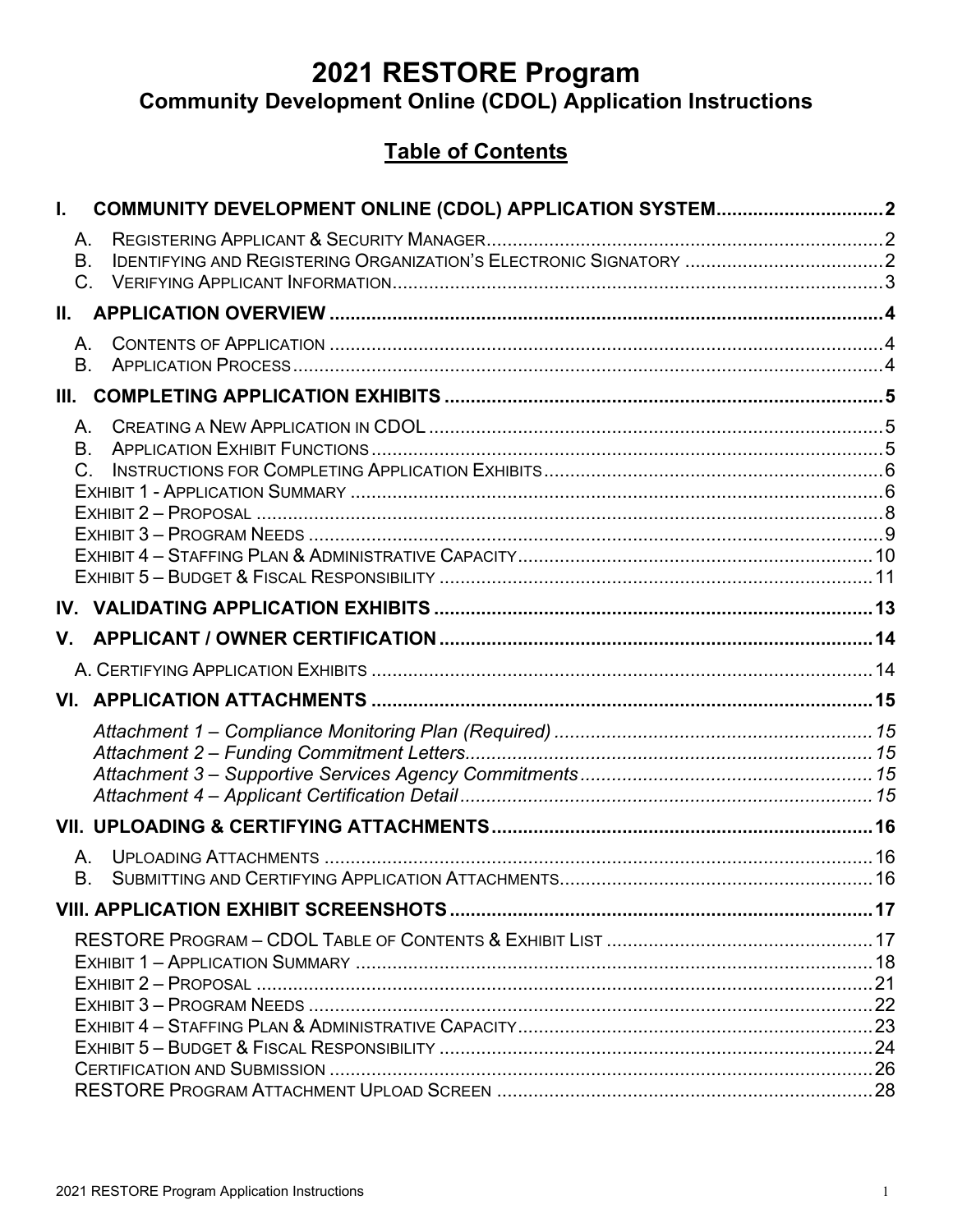# <span id="page-2-0"></span>**I. Community Development Online (CDOL) Application System**

Applications for RESTORE Program funding are submitted through the Community Development Online (CDOL) application system.

**RESTORE Program application exhibits and attachments must be submitted via the CDOL system by 4:00 PM, EST, Friday, October 22, 2021.** Applications and supplemental materials received after the stated deadline will be considered a late submission and will not be accepted.

Applicants may request, based on demonstrated need, to submit a paper application in lieu of using the CDOL system. Requests may be emailed to OCRINFO@nyshcr.org or mailed to NYS Homes and Community Renewal, Office of Community Renewal, Hampton Plaza, 38-40 State Street, 4th Floor South, Albany, NY 12207.

# <span id="page-2-1"></span>**A. Registering Applicant & Security Manager**

Please review the following to confirm that the applicant organization is prepared to use the CDOL system.

To use CDOL, applicants must: 1.) be registered in the New York State Homes and Community Renewal (HCR) Statewide Housing Activity Reporting System (SHARS), and 2.) have designated a Security Manager for their organization. The Security Manager will serve as the individual who authorizes and monitors access to CDOL for the applicant's organization, including which people can update the organization's applications. Security Managers may go into CDOL system and add or<br>remove users for their organization. Forms are available on HCR's website: remove users for their organization. Forms are available on HCR's website: <https://hcr.ny.gov/community-development-online>

- **If the organization has not previously applied to HCR for funding:** Submit an Applicant Registration Form to register as a SHARS Applicant. This form also contains a section to designate a Security Manager for the organization. HCR staff will register the organization and Security Manager and e-mail a USER ID and password to access CDOL.
- **If the organization is a registered SHARS applicant, but has not registered to use CDOL:** Submit a Security Manager Registration Form to HCR, which will allow access to CDOL. Complete and return the Security Manager Registration Form with an original authorized signature to the address specified on the form and HCR will e-mail a User ID and temporary password with which to access the CDOL system.
- **If the organization has previously used the CDOL system to apply to HCR for funding:** Applicants who used CDOL in the past will still be registered and may use the user ID and password previously assigned to them. To retrieve a forgotten password, go to CDOL and enter the USER ID and e-mail address a new password will be automatically e-mailed. If the email address associated with the USER ID has changed, and the password or USER ID has been lost, please send an email to **[ocrinfo@nyshcr.org](mailto:ocrinfo@nyshcr.org)** for assistance.

# <span id="page-2-2"></span>**B. Identifying and Registering Organization's Electronic Signatory**

Applications submitted through the CDOL system must be electronically certified by an authorized representative of the applicant's organization. The person who will certify the application must be set up in CDOL as a user for the applicant organization. The Security Manager (identified on the Security Manager Registration Form) may add the certifier by following these steps:

- 1. Log into CDOL and click on the User Administration link at the top of the page. The organization name will be displayed with a list of CDOL users.
- 2. To add the organization's authorized signatory, click 'Add New User', and enter their first and last name, and e-mail address.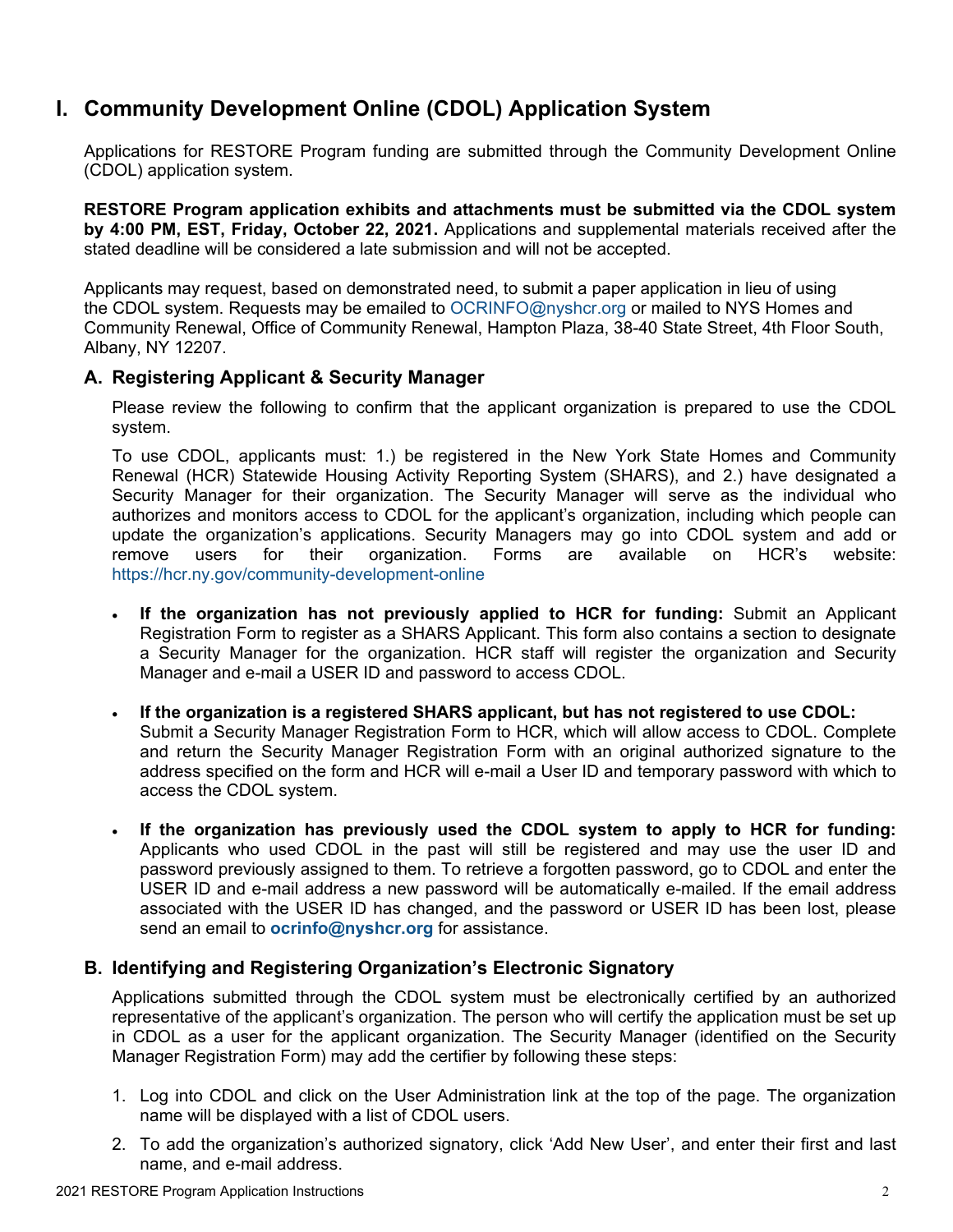- 3. Select their access level from the drop-down box. Applicant inquiry allows the user to view but not change the application. Applicant update allows the user to make changes to the application.
- 4. Click the box that reads 'Authorized to Sign Certification'.
- 5. Click the box next to the organization name. Then click 'Submit'.
- 6. CDOL will generate an e-mail providing the user with their User ID and temporary password. Later, when the application exhibits are complete, validated and ready to be submitted, the certifier must log-in to the CDOL, complete the certification, and submit the application exhibits. Required application attachments must also be certified prior to submission.

#### <span id="page-3-0"></span>**C. Verifying Applicant Information**

Prior to beginning a new application using the CDOL system, the applicant organization must verify and update the organization information. To do so, login and from the CDOL Main Menu, select the 'View' button to the right of the organization's name, under the 'Organization' heading. A pop-up window will appear with the organization information HCR has on file. If any of the information displayed is incorrect or needs updating, close the pop-up window, and select the 'Edit' button to the right of the organization name. Please be sure to include the name and mailing address for the contact authorized to execute a contract with HTFC. It is important for HCR and HTFC to know where to mail potential award and contract materials.

#### **An organization may update its organization information in CDOL at any time but may not change the organization information on the application once it has been submitted.**

CDOL Applicant Information Fields to review and verify:

#### **A. General Applicant Information**

- If applicable, the applicant's Department of State (DOS) Charities Registration Number
- The month and day of the applicant's fiscal year end date (for example: 12/31)
- Any aliases or acronyms the organization is known as

#### **B. Type of Applicant**

- Select each applicable applicant type.
- If applicable, add or correct the date of the non-profit applicant's legal incorporation.

#### **C. Phone and Internet Data**

If necessary, edit the applicant's primary telephone and fax numbers, e-mail address and website or URL.

#### **D. Mailing Address(es)**

If necessary, edit the applicant's primary mailing address in D1. If the mailing address for correspondence related to this application differs from the primary address, add the address in Section D2. The applicant will be able to select the address to which the award decision or contract correspondence should be mailed.

#### **E. Primary Contact**

If necessary, edit the name, title, phone number, extension, and e-mail address of the person who is the primary contact for the organization. This person must have the authority to legally represent the applicant.

#### **F. Other Principals**

If necessary, edit or add principal organizations or employees of the applicant organization. For example, the Executive Director, CEO, Board President, or general partner.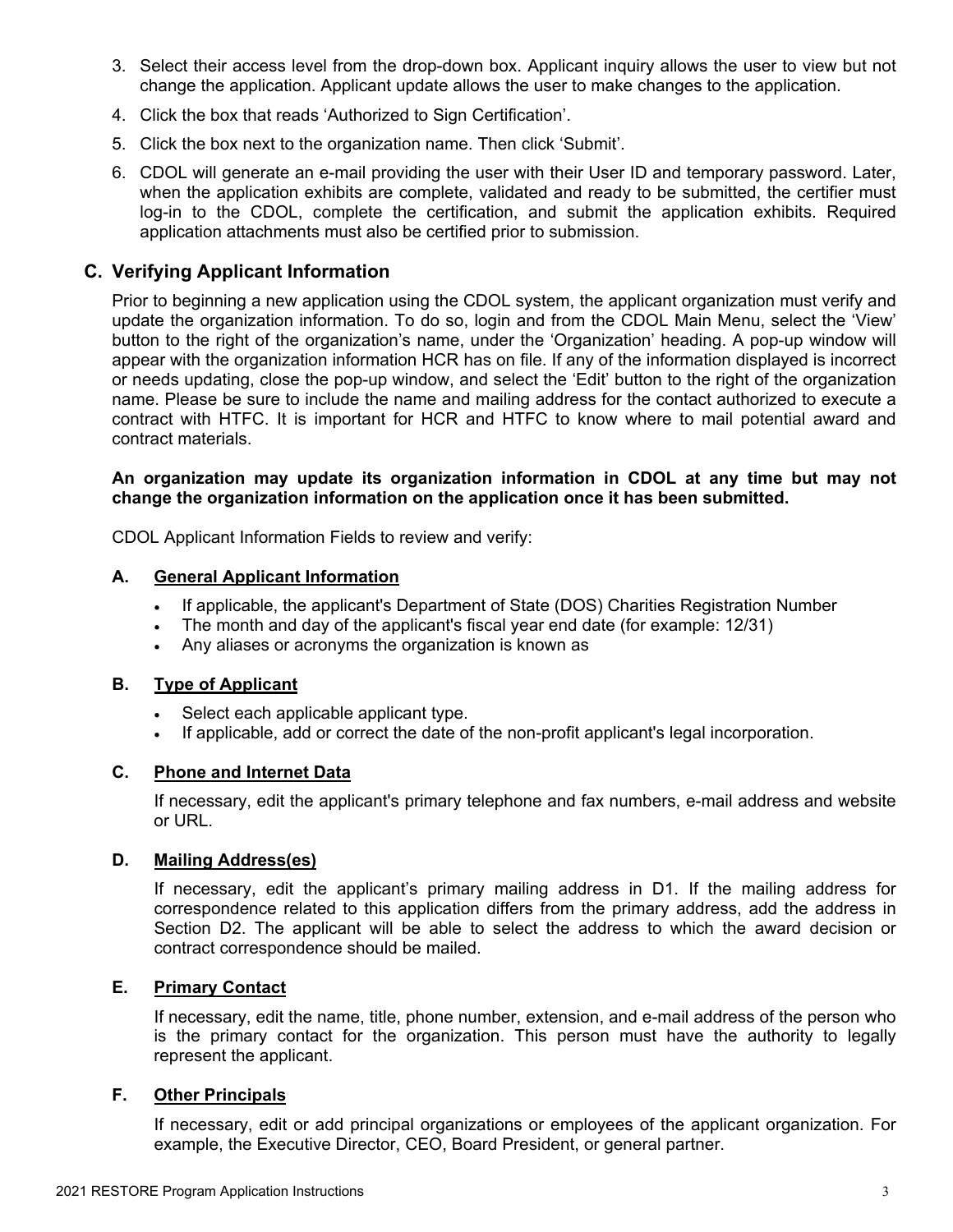# <span id="page-4-1"></span><span id="page-4-0"></span>**II. Application Overview**

# **A. Contents of Application**

A complete RESTORE Program application includes five exhibits, an electronic certification, and four attachments listed below.

- Exhibit 1 Application Summary
- Exhibit 2 Proposal
- Exhibit 3 Program Needs
- Exhibit 4 Staffing Plan & Administrative Capacity
- Exhibit 5 Budget and Fiscal Responsibility

Electronic Application Certification

- Attachment 1 Compliance Monitoring Plan (Required)
- Attachment 2 Funding Commitment Letters (Optional)
- Attachment 3 Supportive Services Agency Commitments (Optional)
- Attachment 4 Application Certification Detail
	- Vendor Responsibility Questionnaire (VRQ) Required for all not-for-profit entities.

The RESTORE Program Administrative Plan is a standard plan established by HCR's Office of Community Renewal (OCR). If an applicant is selected as a RESTORE Program award recipient, the Plan will become part of the contract package. The awardee is required to comply with all program standards identified in this Administrative Plan. Please review the HCR website at: <https://hcr.ny.gov/restore-program>

# <span id="page-4-2"></span>**B. Application Process**

The submission of a RESTORE Program application via CDOL requires five steps:

- $\checkmark$  Completing five multi-question online application exhibits;
- $\checkmark$  Validating online application exhibits;
- $\checkmark$  Certifying and submitting online application exhibits;
- $\checkmark$  Uploading and submitting attachments; and
- $\checkmark$  Certifying attachments.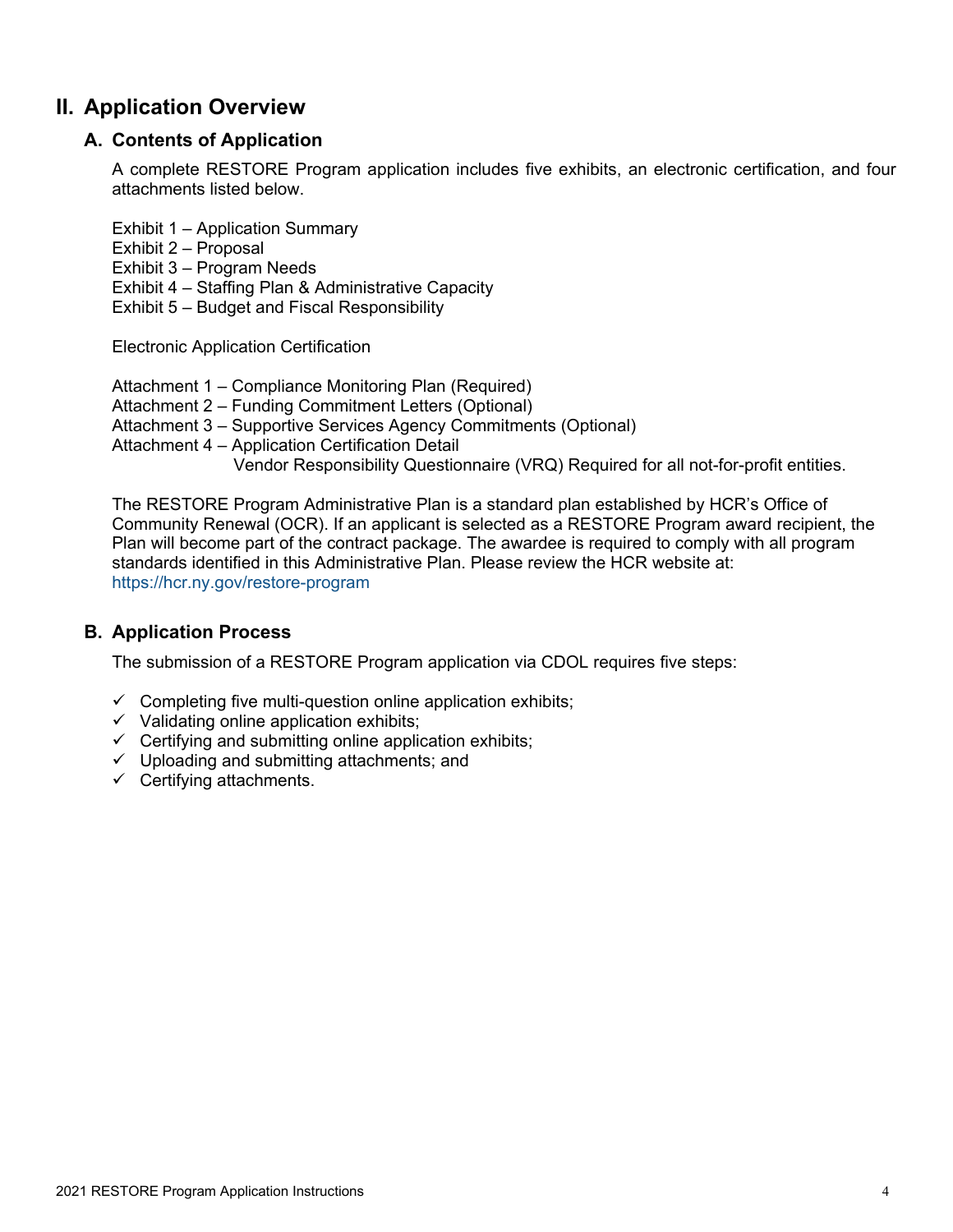# <span id="page-5-1"></span><span id="page-5-0"></span>**III. Completing Application Exhibits**

# **A. Creating a New Application in CDOL**

- Log in to CDOL.
- Next to 'Start a New Application' under the 'Applications' heading, enter a brief descriptive name for the proposed project, e.g., City of Sample 2021 RESTORE Program. If awarded, the Application Name entered here will be used to label contract materials and to describe the program throughout the contract term.
- Select 'RESTORE' from the 'Application Type' drop-down menu.
- Press 'Submit' button.

A table of contents will be displayed with a list of all RESTORE Program application exhibits broken down by individual question screens in CDOL. Instructions for completing each exhibit follow.

### <span id="page-5-2"></span>**B. Application Exhibit Functions**

Complete the required fields for each Exhibit as explained in C. Instructions for Completing Application Exhibits below. Once the information is entered in each field, and the exhibit is complete, press 'Submit' at the bottom of the screen.

| ıbmit | Cancel |
|-------|--------|
|-------|--------|

- If the Exhibit is complete and accurate, a message will appear at the top of the screen in green to notify the applicant that the 'Updates have been successfully saved'.
- If errors are present in the Exhibit, a message will appear in yellow at the top of the screen, and individual error messages will appear under the fields causing the error message(s). Follow instructions to correct the error(s) and press 'submit' again.

Once the message 'Updates have been successfully saved,' is displayed press the 'Next' navigation button at the top right of the screen to move to the next application exhibit.



**DO NOT** use the internet browser back and forward buttons to navigate in CDOL. Use the Previous and Next links in the top right of the screen, or the Menu and Exhibit List links in the top left of the screen. If an applicant uses the browser back and forward buttons, application information may be lost.

Do not enter zero '0' in exhibit fields. If funds are not requested funds for a particular activity, please leave the field blank.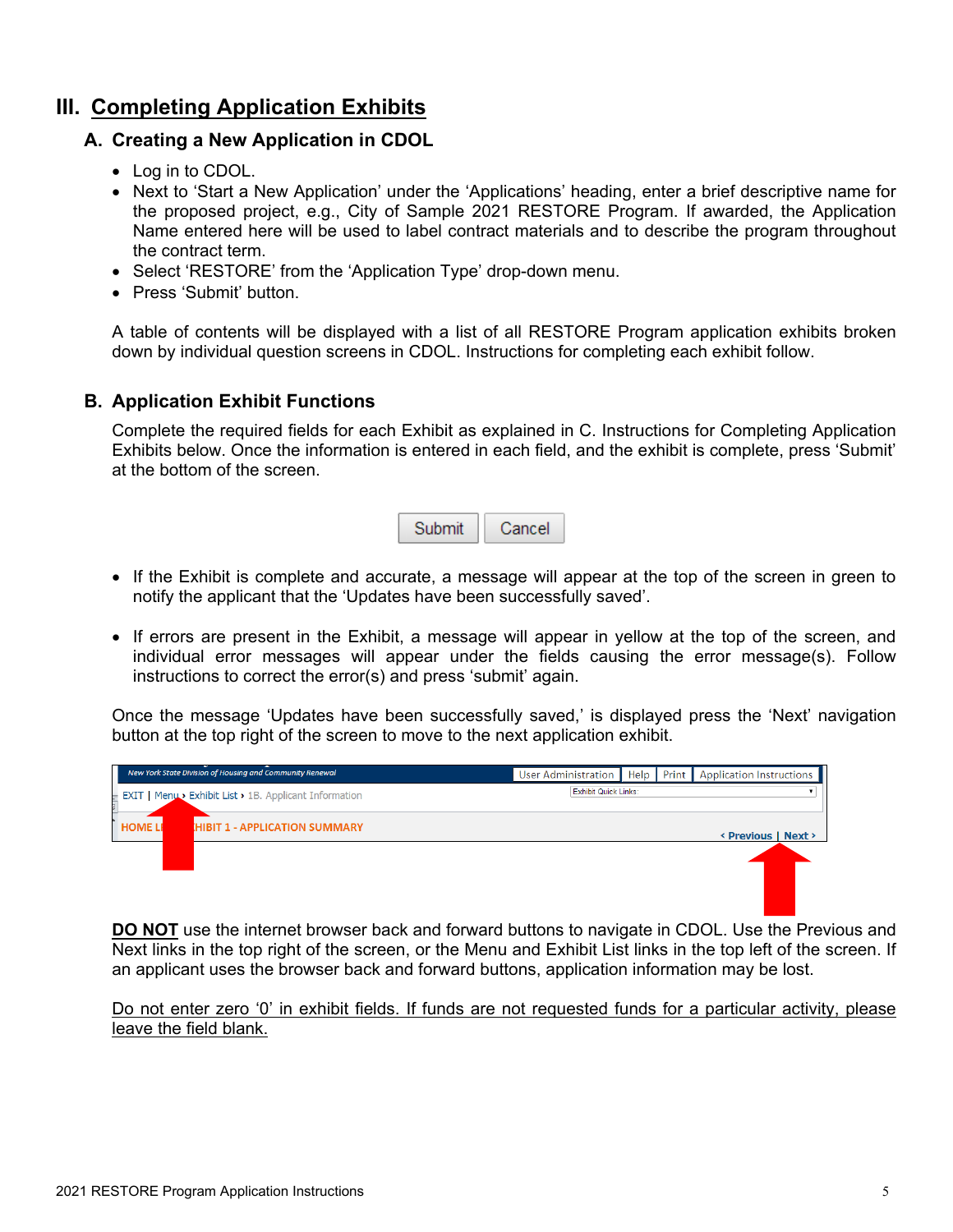# <span id="page-6-0"></span>**C. Instructions for Completing Application Exhibits**

#### <span id="page-6-1"></span>**Exhibit 1 - Application Summary**

Select 'Edit' on the line of 1A. to begin completing the application fields.

#### **1A. Funds Requested**

- **Local Program Name:** This field will display the project name that was entered on the main menu when the application was created. The name can be changed in this field. Enter a brief, descriptive name (e.g., City of Sample Emergency Repair Program).
- **2. Total RESTORE Funds Requested:** Enter the total amount of RESTORE Program funds requested for this project, rounded to the nearest dollar. *Please review the Request for Applications for program funding limits.*

#### **1B. Applicant Information**

Applicants must update several fields in Exhibit 1B:

- 5b. Indicate if all required periodic or annual written reports have been filed in a timely manner (nonprofit applicants only).
- 5c. Enter applicant DUNS number if applicable.
- 6. Select the address to which correspondence or materials related to awards or contracts should be mailed if multiple mailing addresses are on file for the applicant organization.
- 8. Complete this section for the individual who will be the primary contact person for correspondence related to this application.
- 9. If the contact selected as the primary contact is not authorized to execute a contract with NYS Housing Trust Fund Corporation (HTFC), complete the fields to identify a contact that is authorized. Please note: for City, County, Town or Village applicants only the Chief Elected Official is authorized to execute a contract with HTFC.

#### **1C. Program Detail Information**

#### **1C-1. Counties/Municipalities**

- 1. Project County: Select the project county from the drop-down menu.
- 2. Countywide: Indicate if the project will serve the entire county.
- 3. If the project will be Countywide, click 'submit' and go on to the next page. If the response is 'no', select the first municipality to be served from the drop-down Municipality menu. Click 'submit'. The page will be redisplayed with the county name and selected municipality. To add another municipality, click the 'add' button at the bottom of the table. The county and municipality drop-downs will become available again. Select the county and municipality and click 'submit'. Repeat this step until all project municipalities have been added.
- 4. If the project will serve multiple counties: Complete the steps outlined above. To add another county, click the 'add' button. When the page is redisplayed, select another county from the drop-down menu.

.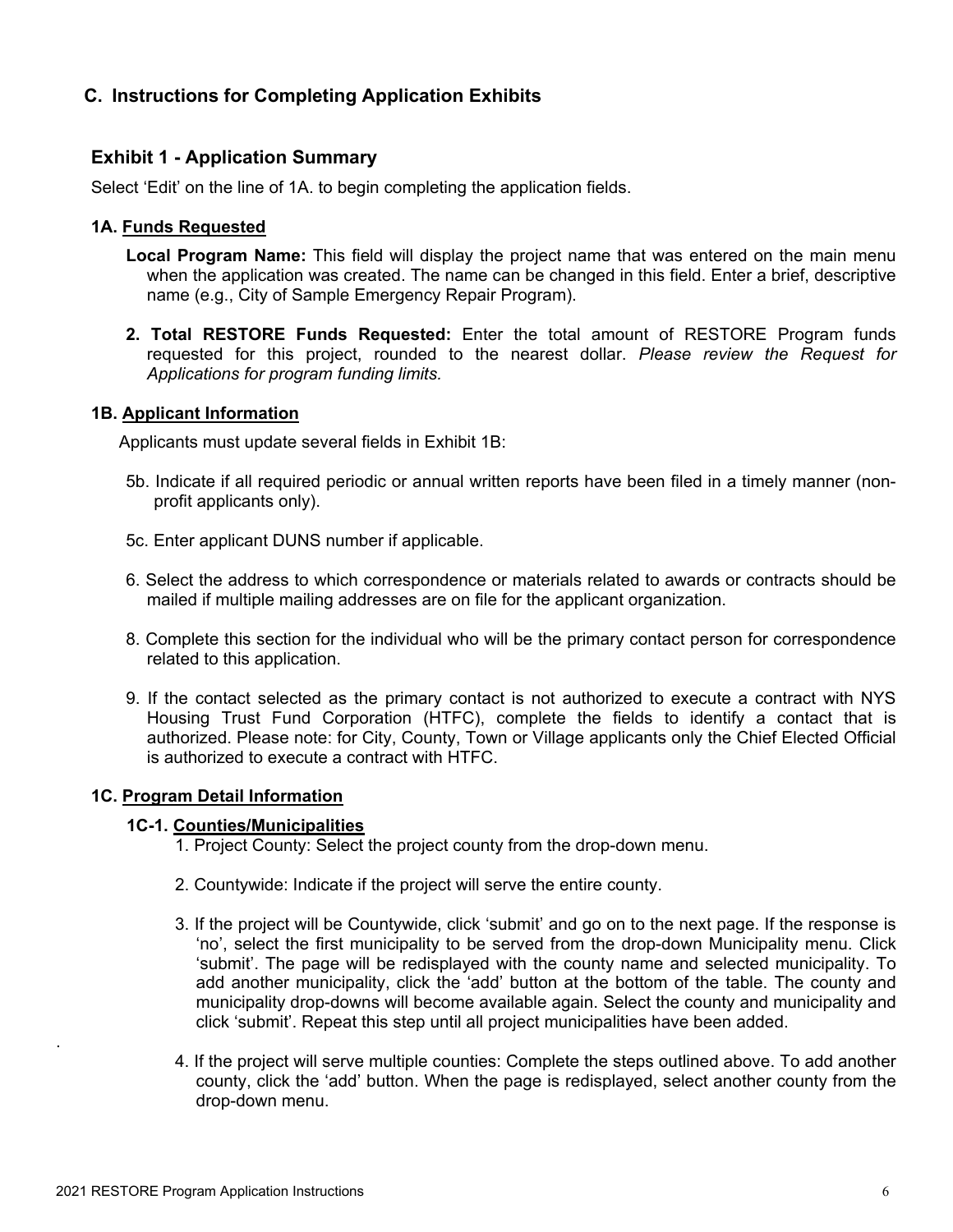#### **1C-2. Regional Council**

Select the Regional Council(s) associated with the region(s) in which the project is located. Regional information is available here: [https://regionalcouncils.ny.gov/.](https://regionalcouncils.ny.gov/)

#### **1C-3. Latitude & Longitude**

Enter the Program Latitude and Longitude.

- For a Program proposing assistance to a single address, or property, use that address to obtain the latitude and longitude for the project.
- For a Program in a single municipality, select an address in a central location to obtain the latitude and longitude for the application.
- For a Program spanning a county, or multiple counties, select a central point, or use the address of the applicant organization's office if centrally located.

Please note, pop-up blockers may prevent the link provided from opening.

#### **1D. Political Districts**

Locate and click on the name(s) of the legislator who represents the locality in which the project will be administered. Click on the top arrow to move the name into the box on the right. (A name can be removed clicking on the bottom arrow). Repeat this as necessary for each Assembly, Senate and Congressional Representative who serves the project municipality(ies).

#### **1E. Units Assisted**

Enter the projected total number of residential buildings that will be repaired with RESTORE Program funds.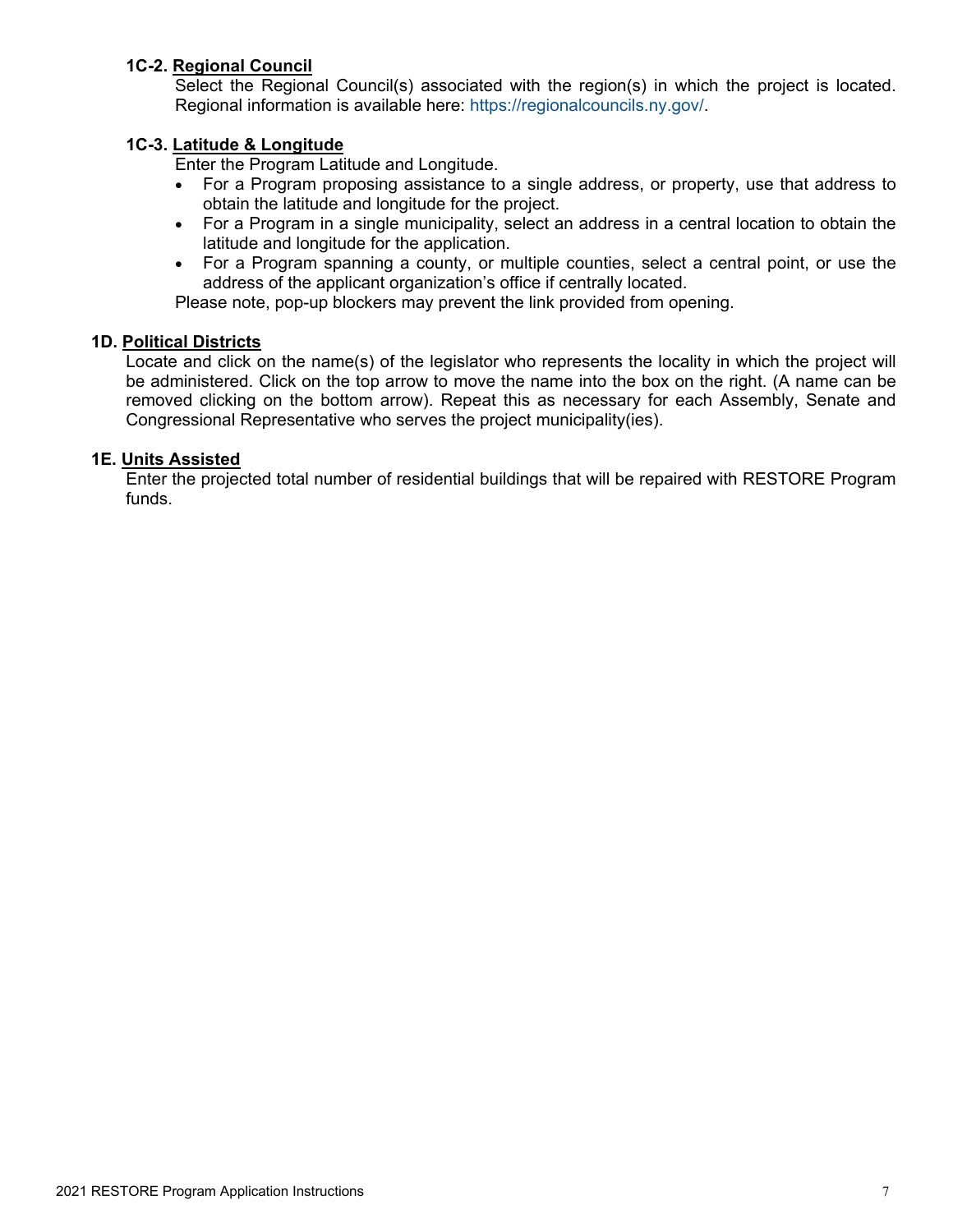# <span id="page-8-0"></span>**Exhibit 2 – Proposal**

#### **2A. Program Activities and Scope**

Provide an overview of the proposed program. At a minimum:

- Describe the types of emergency repairs and code violations to be addressed.
- Demonstrate a clear understanding of homeowner eligibility.
- Estimate the number of eligible homeowners to be assisted and detail any special populations that will be targeted (i.e. very low-income, frail elderly, special needs).
- Demonstrate an understanding of the required timelines for emergency repair projects.

#### **2B. Program Abstract**

Provide a brief abstract of the proposed program. **Please note, the abstract provided may be included in press materials.** This abstract should include, but not be limited to the following information: Organization name, RESTORE Program request amount, estimated total project cost, other sources of funding that will be used in the RESTORE Program, main goal(s) of the program, activities RESTORE Program funds will be used for, and any special emphasis of the program, such as special needs populations or areas/neighborhoods to be served, income ranges to be targeted, etc.

**Sample Text:** The Sample Organization proposes to undertake a \$100,000 project using \$50,000 in RESTORE Program funds, \$25,000 from the City of Sample and \$25,000 from other grant sources (specify). This project will correct emergency housing conditions threatening the health and safety of low-income homeowners aged 60 or above in the City of Sample. Sample Organization works closely with the County of Sample's Office for Aging and is able to access services for the assisted households should there be needs that cannot be addressed by the emergency repairs.

#### **2C. Administrative Procedures**

Outline procedures in place or planned by application organization to supplement the required procedures identified in the template administrative plan. Specifically:

#### **Project Development**

- Describe the method for accepting and processing applications.
- Describe plan for program marketing & outreach.
- Describe process for developing work scopes & completing inspections.
- Describe plan to address non-emergency rehabilitation activities.
- Describe dispute resolution plan for homeowners and contractors.

#### **Service Partnerships**

- Describe the process for making referrals to local service provider(s) for needs other than emergency home repairs.
- Identify process for following up on local service referral outcomes.
- Describe cooperative, reciprocal working and/or two-way referral relationships with relevant local service provider(s), including housing service providers.
- Written local service and referral agreements, such as Memorandums of Understanding (MOUs), should be provided as an attachment. Maximum points are awarded for documented two-way, reciprocal MOUs.

#### **2D. Contractor Procurement**

- Describe the process for procuring contractors that includes an understanding of the programs bidding requirements.
- Describe procedures to ensure that NYS Certified Minority and Women-Owned Business Enterprises are afforded opportunities for meaningful participation in projects.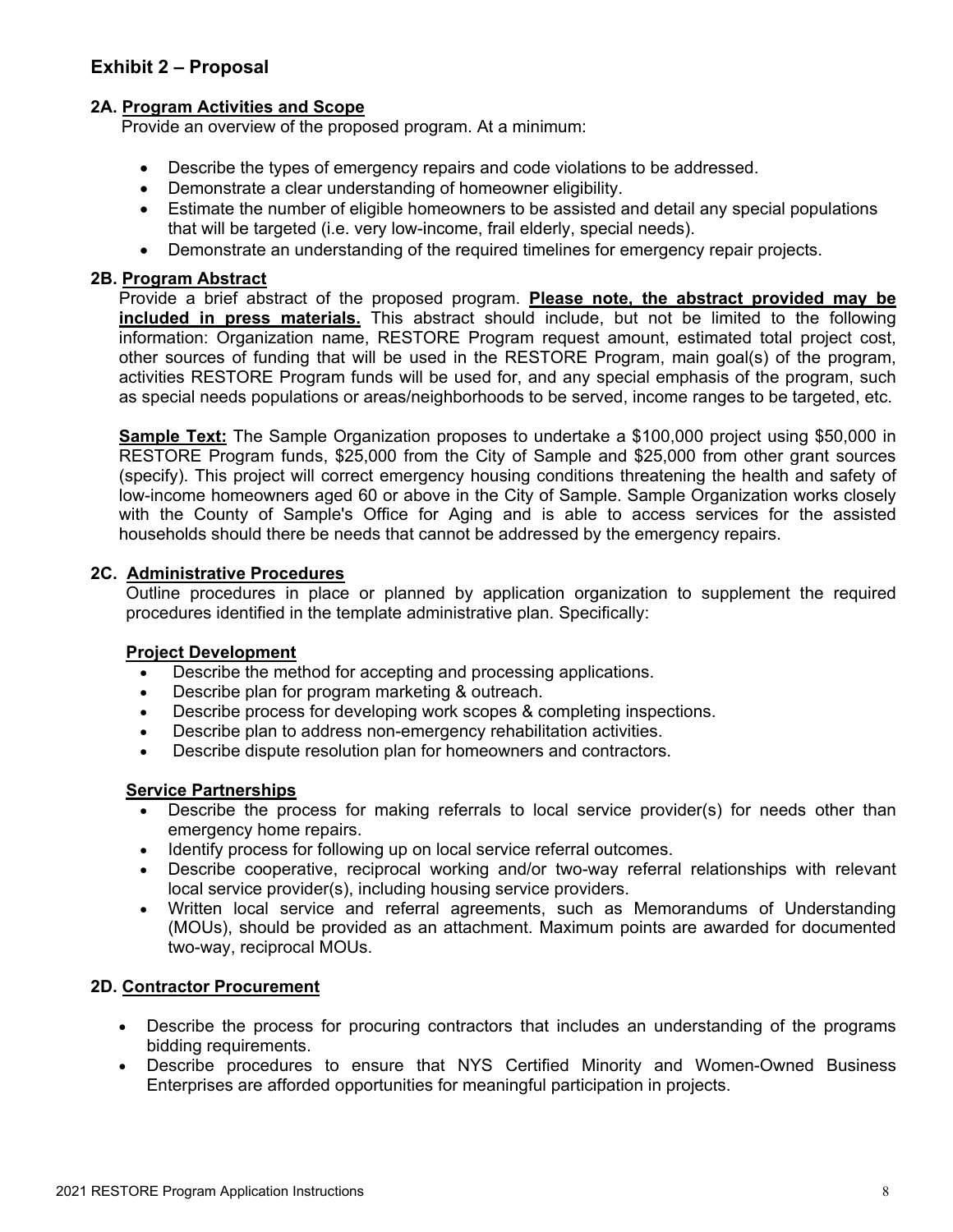# <span id="page-9-0"></span>**Exhibit 3 – Program Needs**

### **A. Program Needs**

Applicants must demonstrate the need for an emergency repair program for senior citizens 60 years of age or older, in the proposed service are. Specifically, provide the following data:

- 1. Total Number of Elderly Homeowners at less than 100% of Median Family Income
- 2. Total Homeowners in the Service Area
- 3. Total Elderly Households at less than 100% of Median Family Income as a Percentage of Total **Households**
- 4. Data Source and Date

#### **B. Description of Program Need in Service Area**

- Explain how the proposed service area was selected.
- Explain how the applicant organization regularly serves this area.
- Explain how the need for emergency home repairs for senior citizens (60 years of age or older) has been identified in the proposed service area.
- Explain the need for public investment, **specifically RESTORE Program funds**, to support an emergency repair program for senior citizens.
- Describe how the proposed RESTORE Program meets the needs identified.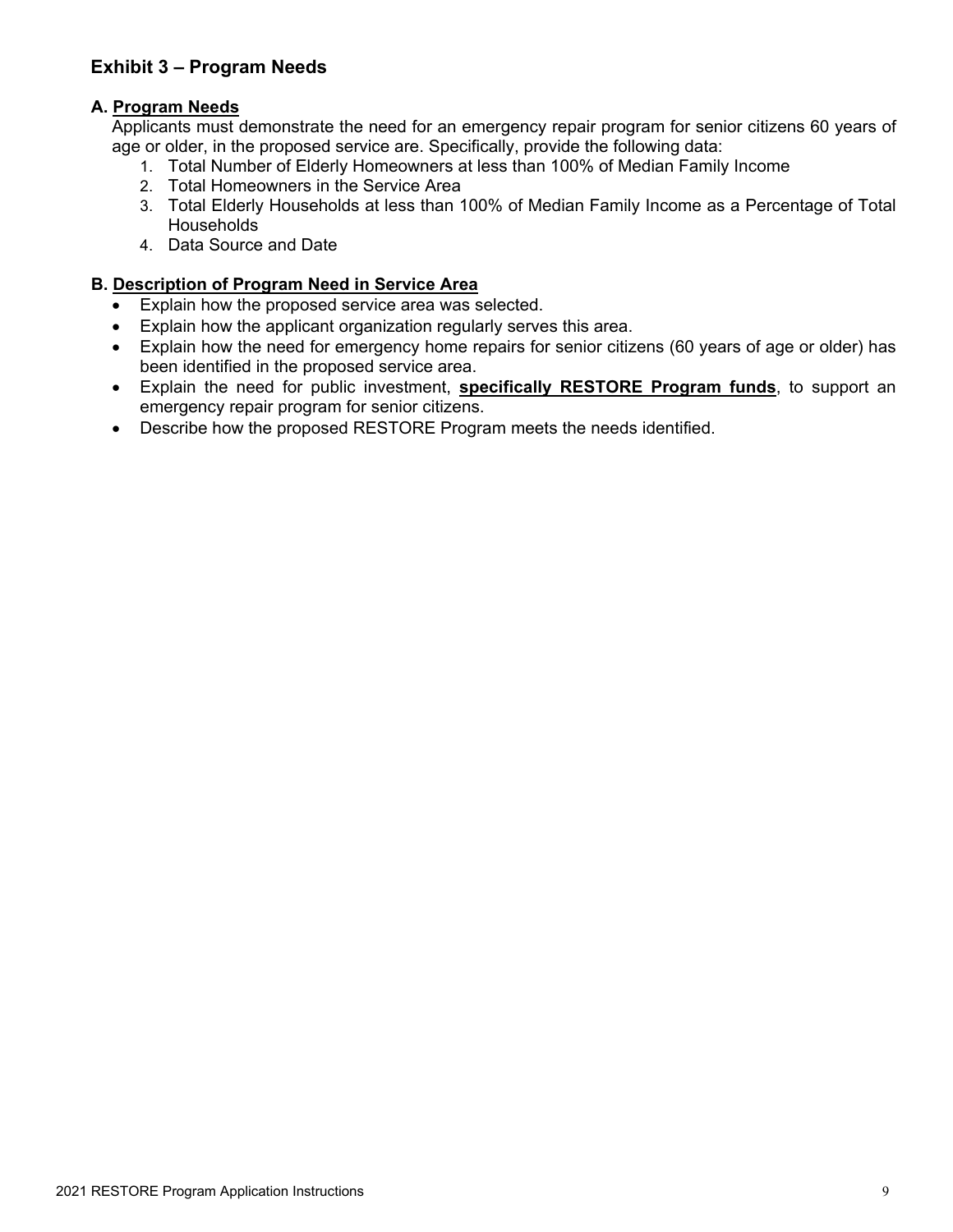# <span id="page-10-0"></span>**Exhibit 4 – Staffing Plan & Administrative Capacity**

#### **4A. Staffing Plan & Administrative Capacity**

Complete this Exhibit to provide the staffing plan for administration of the proposed grant program. This should include applicant organization staff, consultants or other partners directly involved in the administration of the local program.

- Identify staff assigned to work on the proposed program and their role, including but not limited to client intake, fiscal management, environmental review, work scope design, disbursements, and compliance monitoring.
- Describe specific staff experience or training relevant to the implementation of the program.
- Summarize relevant grant administration experience that demonstrates administrative capacity and readiness.
- Detail previous experience administering a RESTORE Program, or successfully working with similarly sized housing rehabilitation programs.
- Identify measures taken to overcome administrative challenges or delays previously encountered in the administration of similar programs.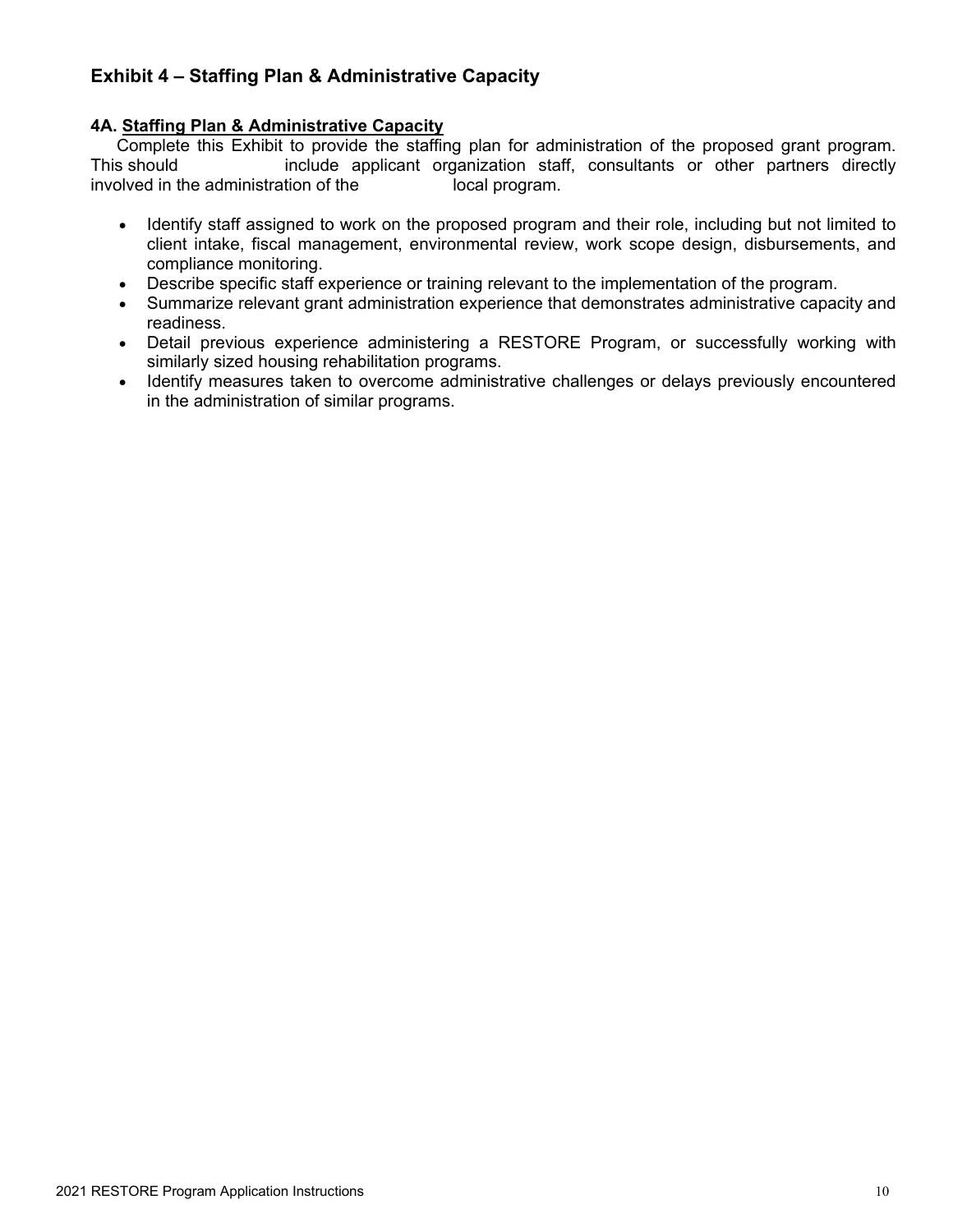# <span id="page-11-0"></span>**Exhibit 5 – Budget & Fiscal Responsibility**

#### **5A. Sources of Funds**

On this screen, applicants must add each source of financing for the project. The total sources identified must equal the Total Program Uses identified in Section 5B of this Exhibit. An entry for "RESTORE" Program funds must be added to complete the total project budget.

Source: Select the funding source name from the drop-down list. Funding sources are listed according to source type (DHCR/HTFC, Federal Government, Local Government, Non-DHCR State Government, and Private). If a specific funding source is not available, each source category has a generic source code that can be selected (for example, 'Federal Program – Other').

Specify Source: If any of the funding sources in the drop-down menu are followed by 'Specify' the applicant must enter the source name, program, lender, etc. in this space.

Funds Requested: Enter the amount of funds to be contributed by the source. *Please review the Request for Applications for program funding limits.*

Assistance Type: Select the assistance type from the drop-down menu: loan, grant or other.

Status: Select either 'committed' or 'pending approval' from the drop-down menu. Select committed only if the funds have been formally committed. If the funds are formally committed, please provide the date of the letter and the signatory and attach the commitment documentation as requested in Attachment 1.

Click the 'Submit' button for the first source, and then the page will be redisplayed as a grid. To add another funding source, click the 'Add' button at the bottom of the grid and repeat the steps outlined above.

#### **5B. Program Uses**

Provide a line-item breakdown of all costs associated with the proposed program as follows: Under the column titled *RESTORE Funds*, enter the amount for each cost to be paid with RESTORE Program funds. If applicable, under the column labeled *Other Funds* enter the total amount to be paid with funds other than the RESTORE Program funds. Upon clicking the 'submit' button, CDOL will add the columns together and display the total in the column titled *Total Cost*.

#### *Line Items:*

- 1. Total Repair Costs: Under the column labeled *RESTORE*, enter the total repair costs to be funded by the RESTORE Program. Under the column labeled *Other Funds*, enter the total repair costs to be funded by sources other than the RESTORE Program. Upon clicking the 'submit' button, CDOL will add the two columns together and display the total in the column labeled *Total Cost*.
- 2. Project Soft Costs: Under the column labeled *RESTORE*, enter the project delivery costs to be funded by the RESTORE Program. Under the column labeled *Other Funds*, enter the project delivery costs to be funded by sources other than the RESTORE Program. Upon clicking the 'submit' button, CDOL will add the two columns together and display the total in the column labeled *Total Cost*.
- 3. Administration: Under the column labeled *RESTORE*, enter the total grant administration costs to be funded by the RESTORE Program. Under the column labeled *Other Funds*, enter the total grant administration costs to be funded by sources other than the RESTORE Program. Upon clicking the 'submit' button, CDOL will add the two columns together and display the total in the column labeled *Total Cost*.
- 4. Total Program Costs: Upon clicking the 'submit' button, CDOL will calculate this line by adding together lines for each column.

#### **5C. Budget Narrative**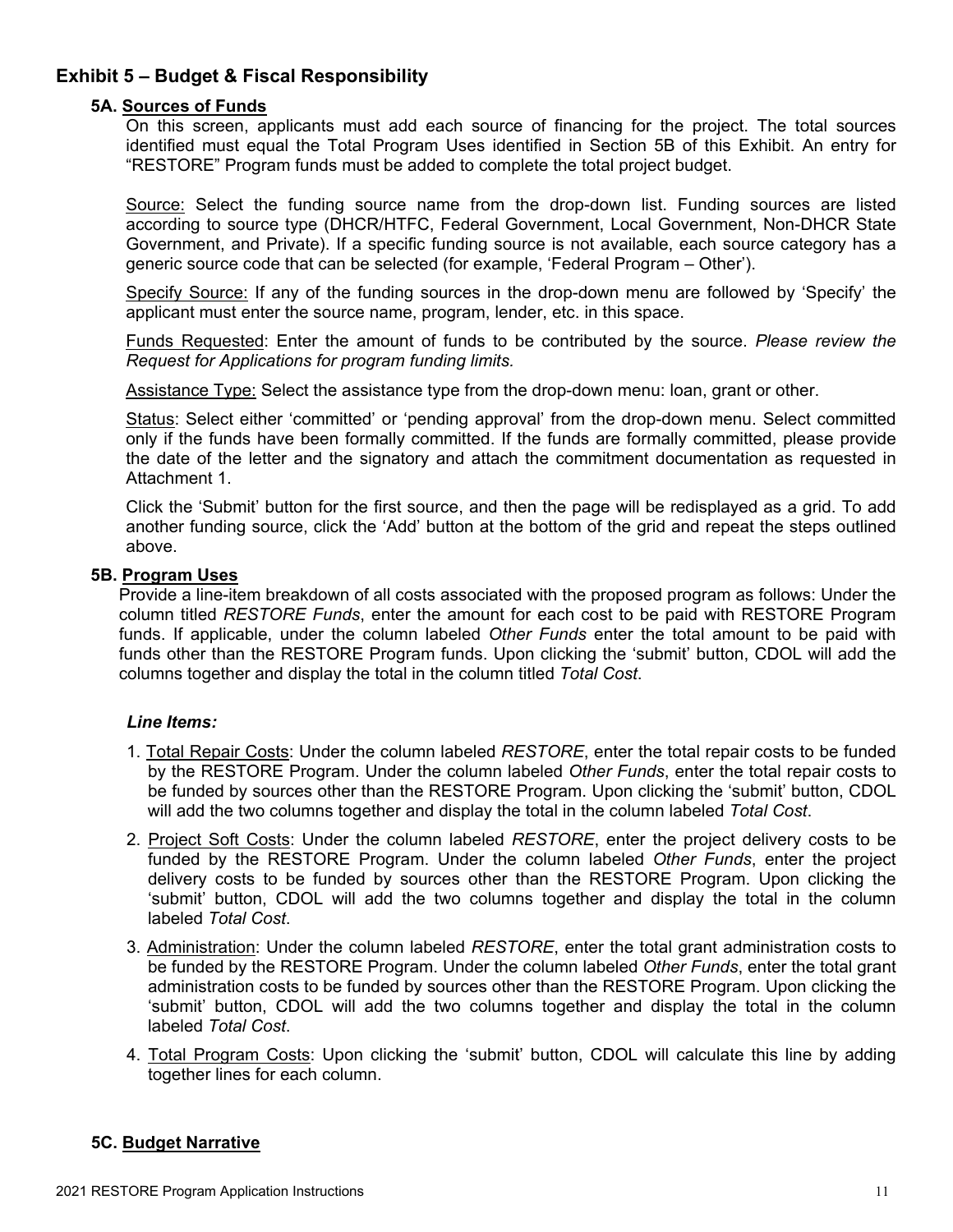# **Budget**

Provide an overview of the program budget that clearly demonstrates an understanding of the RESTORE Program and its eligible uses. Identify, in a consistent format, all leveraged funding sources. This explanation must be supported by the required "Sources" and "Uses:" budget tables, Exhibits 5A & 5B.

- Identify the total project cost.
- Identify other relevant funding sources to be leveraged and the proposed use (i.e., emergency repairs, non-emergency repairs, administrative costs).
- For each source identified, indicate if the source is formally committed or if approval is pending.
- Explain how the proposed project will proceed if any pending sources of funds are not secured.
- If a funding source is identified as committed, evidence must be attached where requested in the application.

#### **Fiscal Responsibility**

Describe the anticipated process and internal procedures related to fiscal management, including internal controls, fiscal records management, and documentation of cost reasonableness. Specifically:

- Describe the internal disbursement process.
- Explain how the applicant organization will cover project costs prior to disbursement of RESTORE Program funds.
- Describe project delivery costs, including the process used to document staff time relative to project delivery and grant administration.
- Describe the process for evaluating cost reasonableness and ensuring competitive bidding.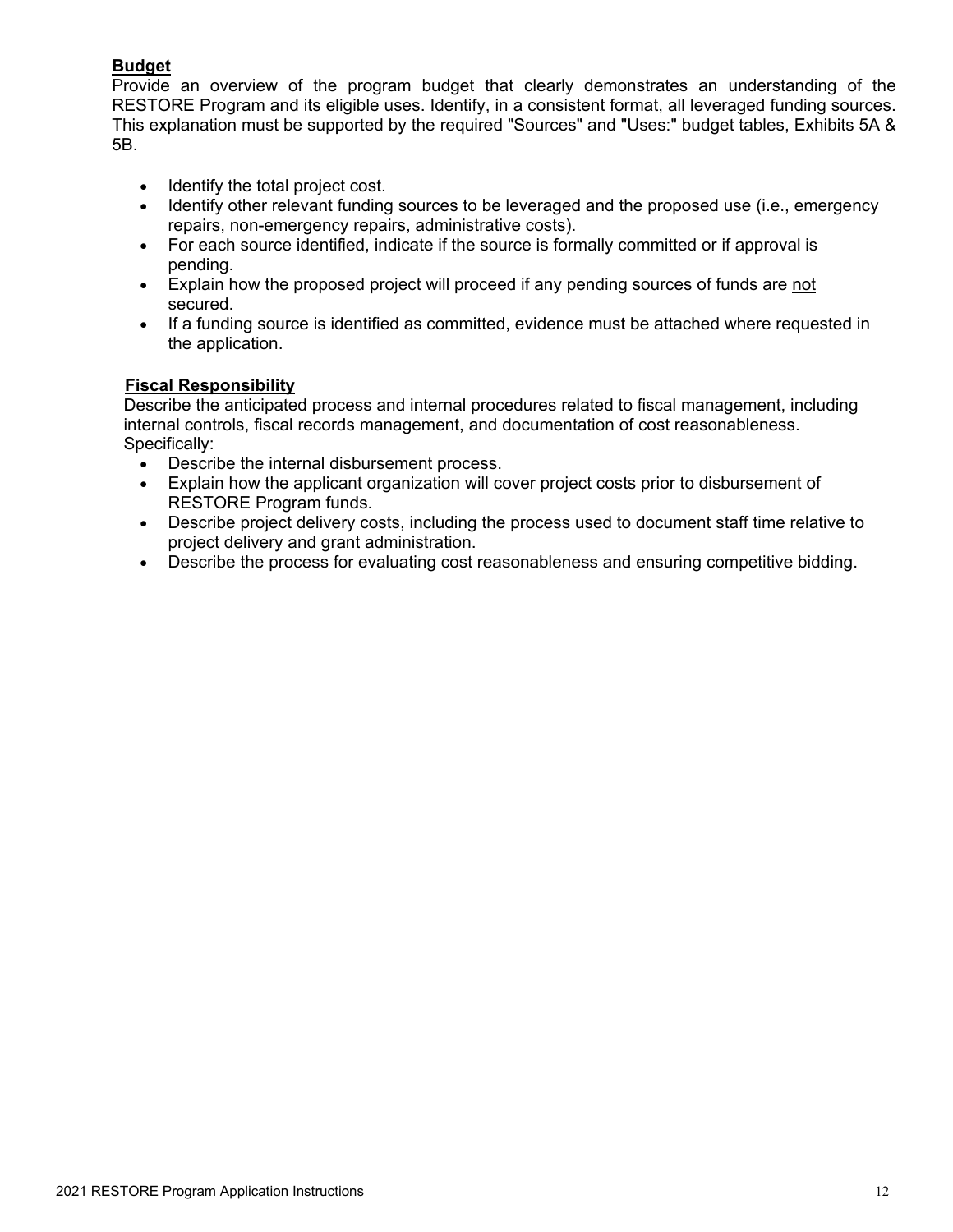# <span id="page-13-0"></span>**IV. Validating Application Exhibits**

An application must pass a series of validations before the application exhibits can be certified and submitted. To validate the application, return to the Menu using the navigation links in the top left corner of the screen. Click 'validate' to the right of the application name.

The Validate Application screen will be displayed. Click 'Validate' again to begin the validation process. The validation process is done in 3 steps:

- Step 1 checks to confirm that all required Exhibits have been entered.
- Step 2 checks to confirm that all required Exhibits are complete.
- Step 3 checks to confirm that the information entered is consistent across Exhibits.

If any incomplete Exhibits, fields or inconsistencies are found, the applicant will receive the message: "Validation failed, please make the necessary corrections." Below this message, an explanation(s) of the problems found during the validation process will be displayed. Return to the Exhibits identified and complete them and/or correct the inconsistencies found. Each problem listed will have a link that will return the user to the applicable Exhibit. If there are a number of errors, it is suggested that the applicant select the 'Print' button in the Banner. This will open a new window to display and reference the error messages. The applicant must continue the validation process until the message "Validation Successful" is displayed.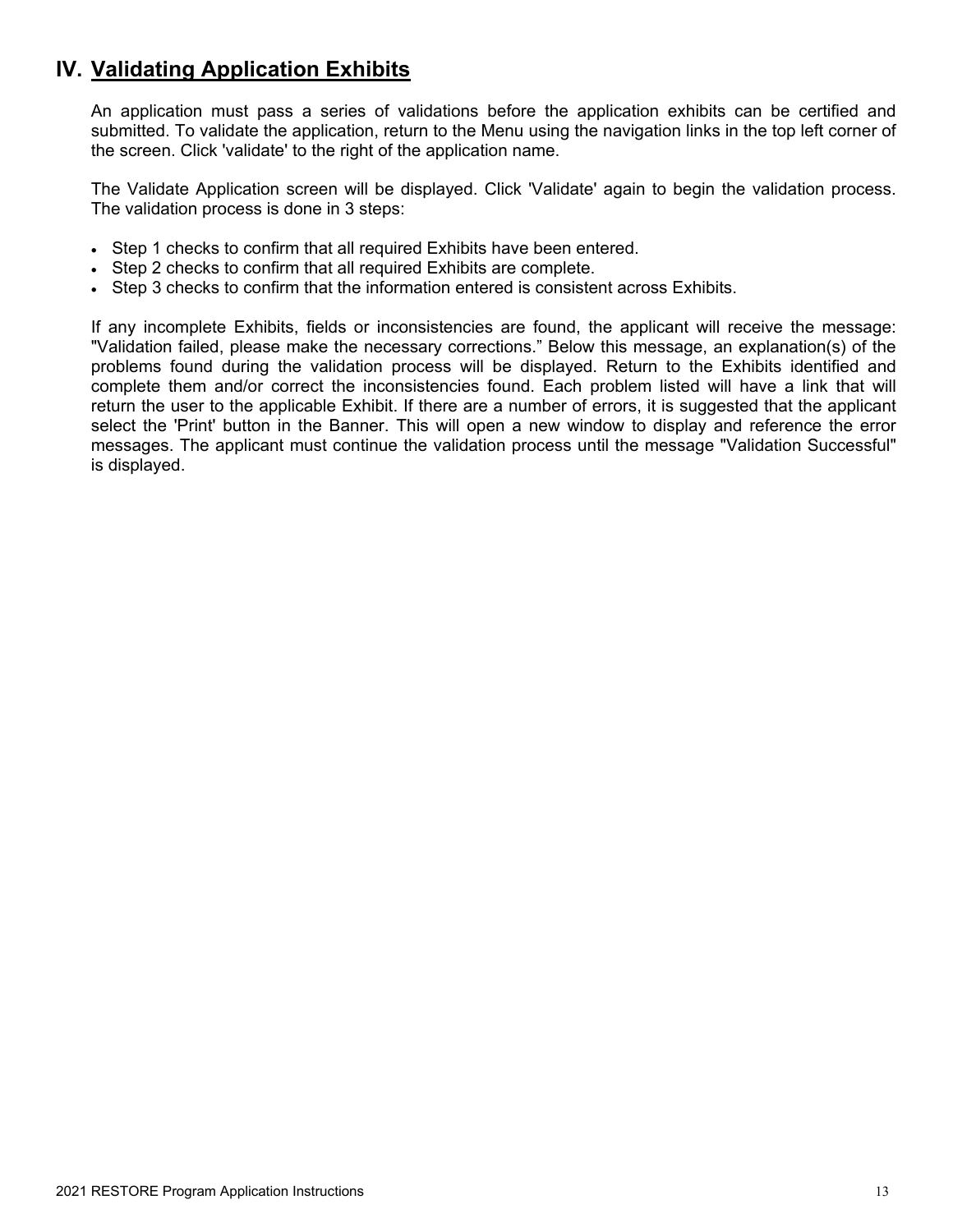# <span id="page-14-1"></span><span id="page-14-0"></span>**V. Applicant / Owner Certification**

### **A. Certifying Application Exhibits**

#### **Please Note: Once the application is certified, the application it cannot be changed.**

After successful validation the 'Certify' link will be made available to users with the authorization to certify the application. If the person completing the application is not the person authorized on the Security Manager Designation Form to electronically certify the application, the person who is authorized must sign into CDOL to complete this step. The only way to get the 'Certify' link is to run a successful validation. If the validation is completed, but the application is not certified, the validation will have to be run again.

Applicants that select the choice 'Do Not Agree' to any of the statements in the certification must attach a detailed explanation under the Attachment labeled Application Certification Detail. Attachments may be uploaded at any time during the application process, including after certification is complete.

To electronically certify and submit the application exhibits, click the 'Certify' link on the Validation page. At the bottom of the Applicant/Owner Certification enter the password and title and click the 'Submit' button. If the certification and submission was successful, CDOL will display a message acknowledging successful submission of the Exhibits or Step 1 of the CDOL Application Process. This message will also provide the application's SHARS ID number, which will be used to identify the application. An e-mail message will also be sent confirming successful submission of the application exhibits. This will change the application status from "In Progress" to "Certified." **Additional steps are required to complete and submit the application.**

| $\vee$ Success<br>You have successfully completed Step 1 of the CDOL Application Process.<br>Your Exhibits have been submitted and your SHARS ID number is 20183033                                                                                                                                                                                                        |
|----------------------------------------------------------------------------------------------------------------------------------------------------------------------------------------------------------------------------------------------------------------------------------------------------------------------------------------------------------------------------|
| <b>A PLEASE NOTE:</b><br>This completes Step 1 of the CDOL Application Process. Your application submission is NOT finished until you complete Step 2 of the Application process - submission of all required attachments. To<br>upload attachments, return to the Menu and select the Attachments link associated with this application.                                  |
| When you have uploaded all required Attachments and, if applicable, clicked the 'omit' button for optional Attachments that you will not be submitting, click the 'Submit' button at the bottom of the<br>Attachments page. Once this step is completed, your Application will be considered submitted.                                                                    |
| Before submitting your Attachments, please note that if the Application Instructions indicate that your Application requires additional signatures, click the 'Print' button at the top of this page, which has<br>space for additional signatures. Once all parties have signed and dated the certification, upload the page as the Application Certification Attachment. |

A new window will open showing the completed application. Please save a copy electronically and print a copy for the applicant's records.

Return to the main menu using the navigation links in the top left corner of the screen. Now that the application exhibits are certified and submitted, click on the 'Attachments' link next to the application on the main menu. The 'Attachments' link will transfer the user to the Upload Attachments process.

**Please Note:** An application will not be considered complete until all required attachments are uploaded, submitted, and certified. **Any portion of the application exhibits or attachments that have not been submitted by the deadline specified will not be accepted.**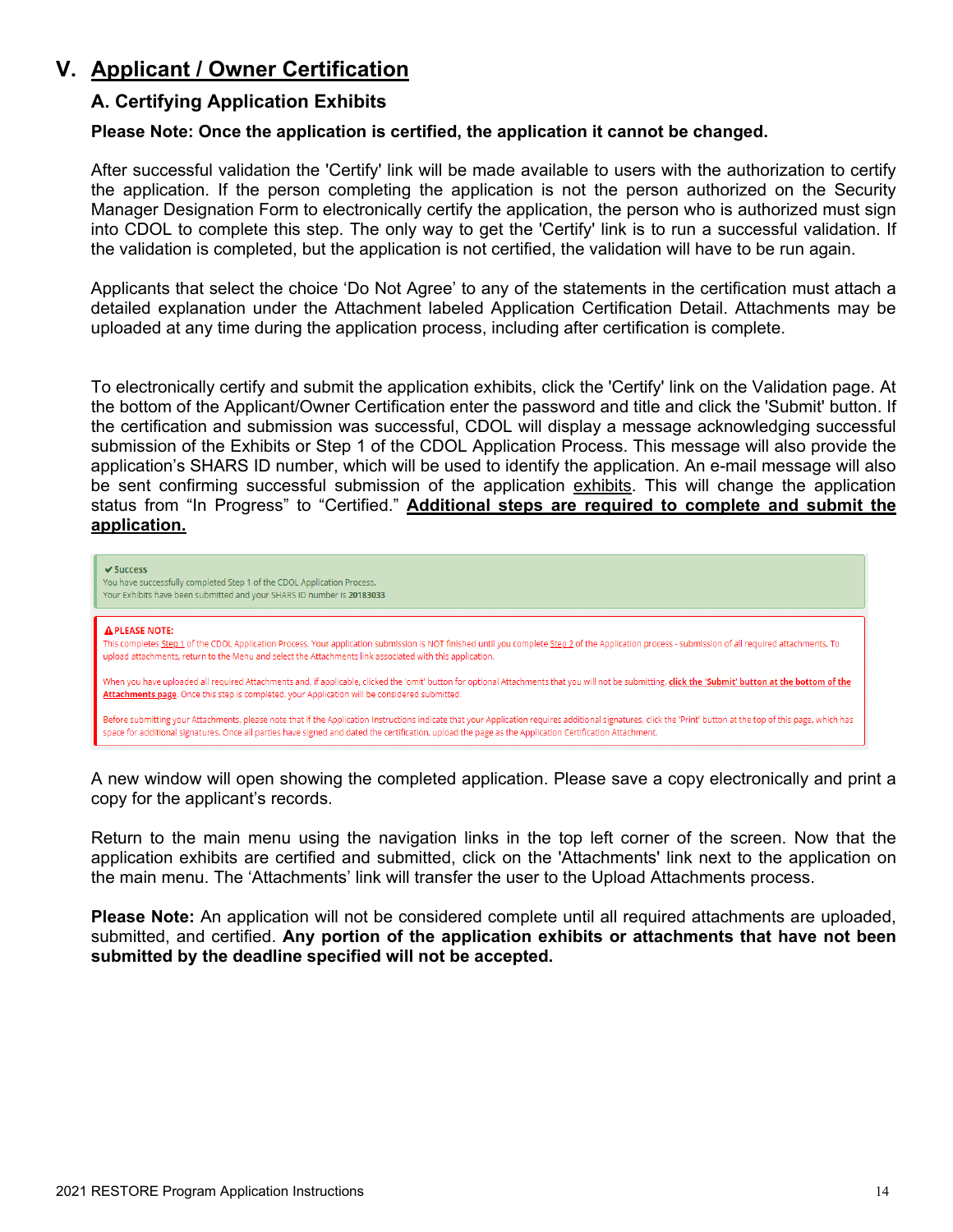# <span id="page-15-0"></span>**VI. Application Attachments**

- Attachment 1 Compliance Monitoring Plan (Required)
- Attachment 2 Financial Commitment Letters
- Attachment 3 Supportive Services Agency Commitments
- Attachment 4 Application Certification Detail

Vendor Responsibility Questionnaire (VRQ) Required for all not-for-profit entities.

# <span id="page-15-1"></span>**A. Attachment Instructions**

#### Attachment 1 – Compliance Monitoring Plan (Required)

Attach a formal plan for monitoring the assisted properties and enduring compliance during the three years ongoing maintenance term. Address staff assignment of this responsibility and address continuity of operations in the event of staffing changes. Describe plans for monitoring to confirm that participants are in compliance with obligations, outline procedures for resolving events of non-compliance, review and processing of subordination requests and repayments to HTFC.

#### <span id="page-15-2"></span>Attachment 2 – Funding Commitment Letters

Supporting documentation must be provided for each source of funds identified as 'Committed' in Exhibit 5A. To complete application, applicant must select 'omit' if attachments will not be uploaded.

#### <span id="page-15-3"></span>Attachment 3 – Supportive Services Agency Commitments

Supporting documentation should be provided for each Service Provider Agreement or Referral Agreement identified in the application. Documentation should show a two-way process between the applicant and other service agency. Applicants that provide additional services within applicant organization should upload materials documenting services.

#### <span id="page-15-4"></span>Attachment 4 – Applicant Certification Detail

Supporting documentation with detailed explanation should be provided for any question marked "Do Not Agree" in the applicant certification. Applications from not-for profit entities must attach the Vendor Responsibility Questionnaire (VRQ) found here:

[https://hcr.ny.gov/system/files/documents/2021/07/210721\\_venrep\\_not-for](https://hcr.ny.gov/system/files/documents/2021/07/210721_venrep_not-for-profit_organzation_final__0.pdf)profit\_organzation\_final\_0.pdf

To complete application, applicant must select 'omit' if attachments will not be uploaded.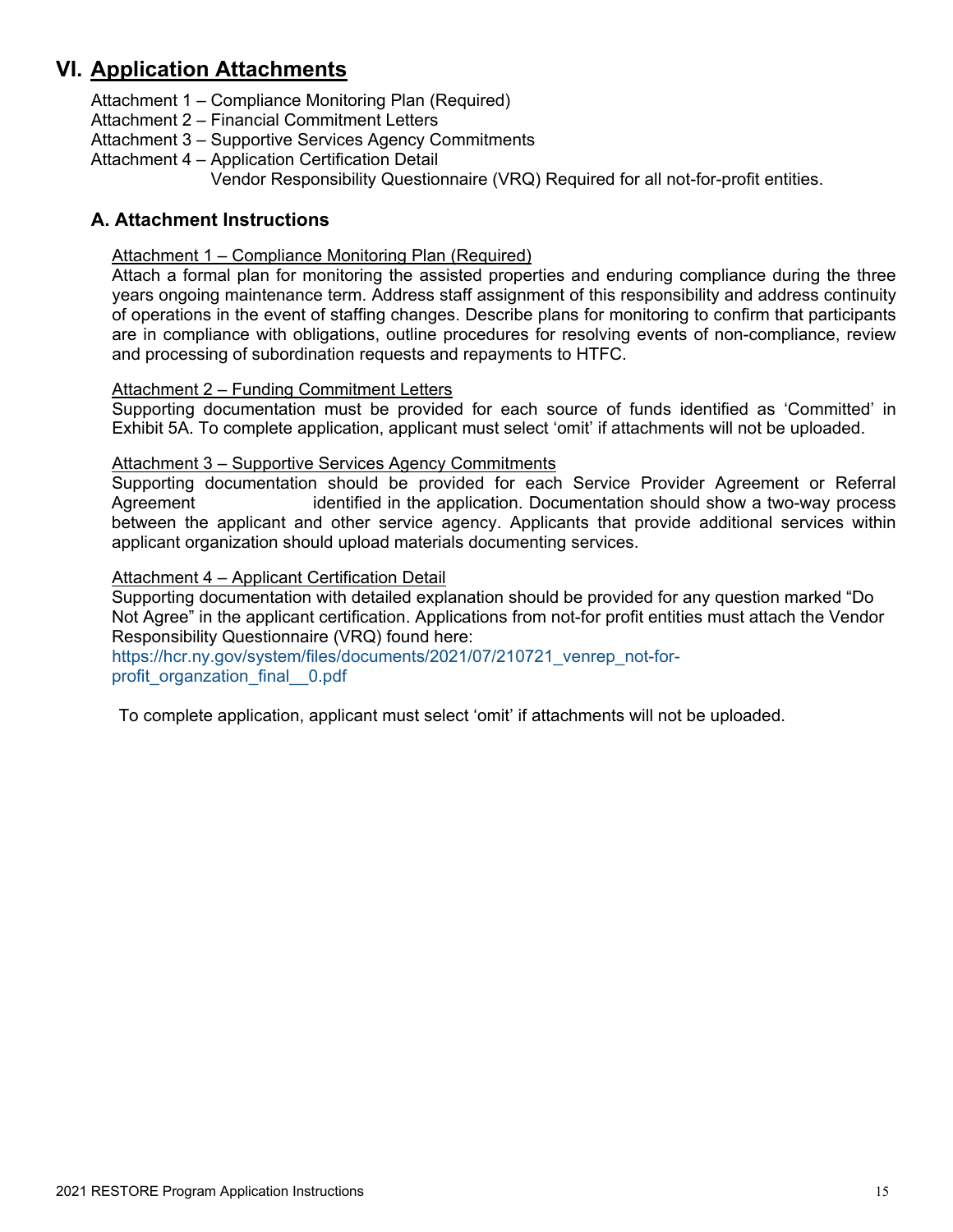# <span id="page-16-1"></span><span id="page-16-0"></span>**VII. Uploading & Certifying Attachments**

#### **A. Uploading Attachments**

Return to the Menu, and then click on the 'Attachments' link to the right of the application name. This link will access the Attachment Upload window.

The Attachment Upload page lists the applicable attachments for the application.

To the right of each listed attachment is an 'Add' link. Click the 'Add' to begin to attach files. Select the 'Browse' button to browse for the file to be uploaded. After locating and selecting the file, click the 'Upload' button to begin the upload. A progress bar will display the progress of the upload. Once complete, the applicant will be redirected to the main Attachment Upload screen. The uploaded file name will be displayed under the attachment.

To the right of each uploaded file will be two links: 'View' and 'Delete'. 'View' allows the applicant to view and optionally print the file to verify that the correct document is attached. 'Remove' allows the applicant to delete the file prior to submission.

Attachments that are not required will have an 'Omit' link. **Applicants must click the 'Omit' link if an optional attachment will not be included.**

An applicant may upload multiple files for each attachment. Please limit the uploaded files to those documents specifically requested in the Attachment Instructions. Whenever possible, combine multiple files into one. All required attachments must be uploaded before the group can be submitted.

### <span id="page-16-2"></span>**B. Submitting and Certifying Application Attachments**

When all required application attachments have been uploaded, the organization's authorized signatory must log-in and click 'Submit' on the Attachment Upload page. CDOL will display an 'Attachment Receipt' and then an 'Attachment Certification' which must both be clicked in order to complete the submission. Once complete, a message will appear at the top of the screen indicating that the application attachments have been successfully submitted, and the application process is complete. Once the attachments have been submitted, the RESTORE Program Application is complete and may not be changed.

Return to the main menu using the navigation menu in the top left corner of the screen. Now that the application exhibits and attachments are complete, submitted and certified, the Application Status next to the application name should indicate Completed.

#### **RESTORE Program Application exhibits and attachments must be submitted via the CDOL system by 4:00 PM, EST, Friday, October 22, 2021. Applications and supplemental materials will not be accepted after the stated deadline.**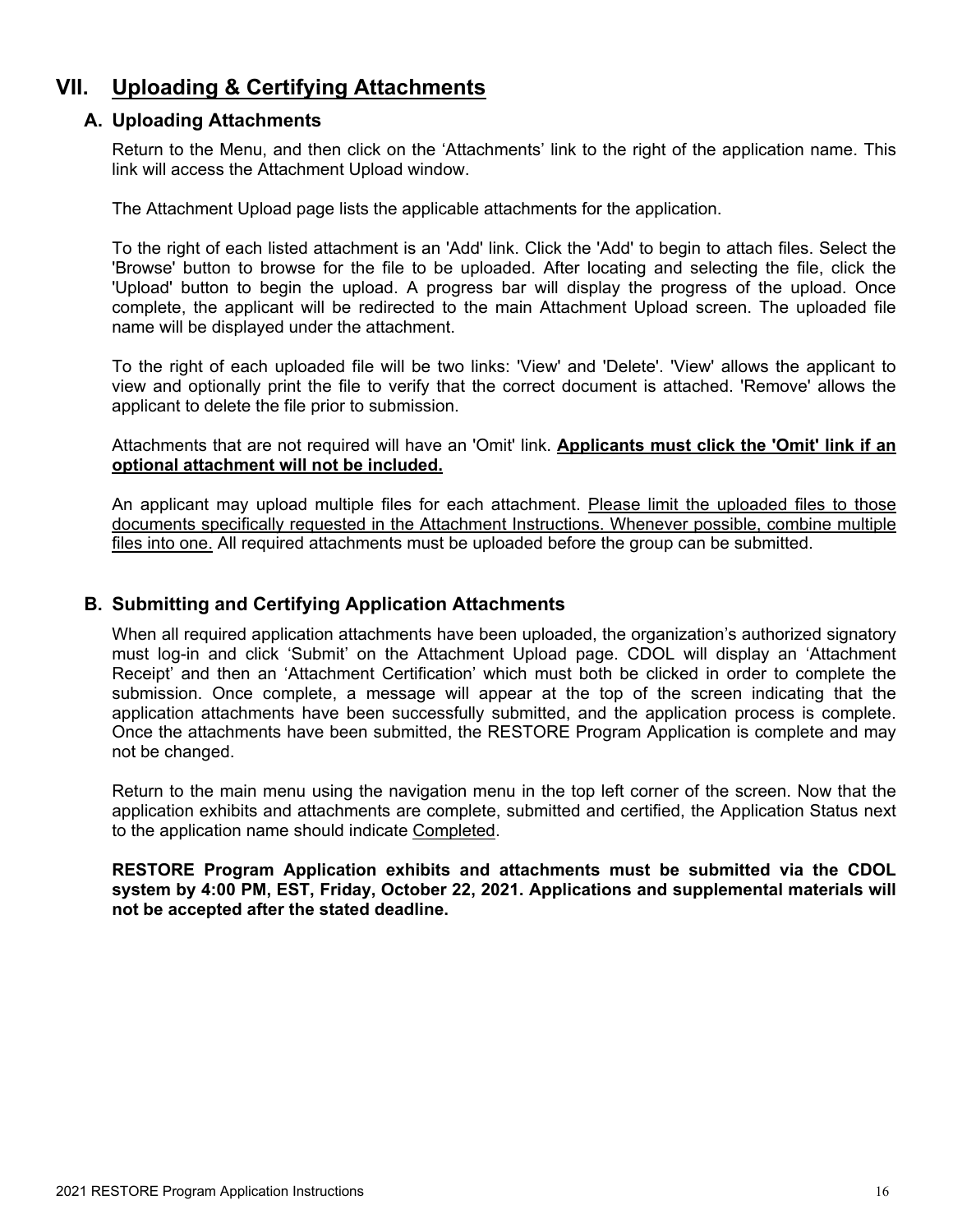# <span id="page-17-0"></span>**VIII. Application Exhibit Screenshots**

# <span id="page-17-1"></span>**RESTORE Program – CDOL Table of Contents & Exhibit List**

| <b>Exhibit 1 - Application Summary</b>              | view        |
|-----------------------------------------------------|-------------|
| 1A. Funds Requested                                 | view edit   |
| 1B. Applicant Information                           | view edit   |
| 1C. Program Detail Information                      | ---         |
| 1. Counties/Municipalities                          | view edit   |
| 2. Regional Council                                 | view edit   |
| 3. Latitude & Longitude                             | view edit   |
| 1D. Political Districts                             | view edit   |
| 1E. Units Assisted                                  | view edit   |
|                                                     |             |
| Exhibit 2 - Proposal                                | view        |
| 2A. Program Activities and Scope                    | view edit   |
| 2B. Program Abstract                                | view edit   |
| 2C. Administrative Procedures                       | view edit   |
| 2D. Contractor Procurement                          | view edit   |
|                                                     |             |
| Exhibit 3 - Program Needs                           | view        |
| 3A. RESTORE Program Needs                           | view   edit |
|                                                     |             |
| Exhibit 4 - Staffing Plan & Administrative Capacity | view        |
| 4A. Staffing Plan & Administrative Capacity         | view edit   |
|                                                     |             |
| Exhibit 5 - Budget & Fiscal Responsibility          | view        |
| 5A. Sources of Funds                                | view edit   |
| 5B. Program Uses                                    | view edit   |
| 5C. Budget Narrative                                | view   edit |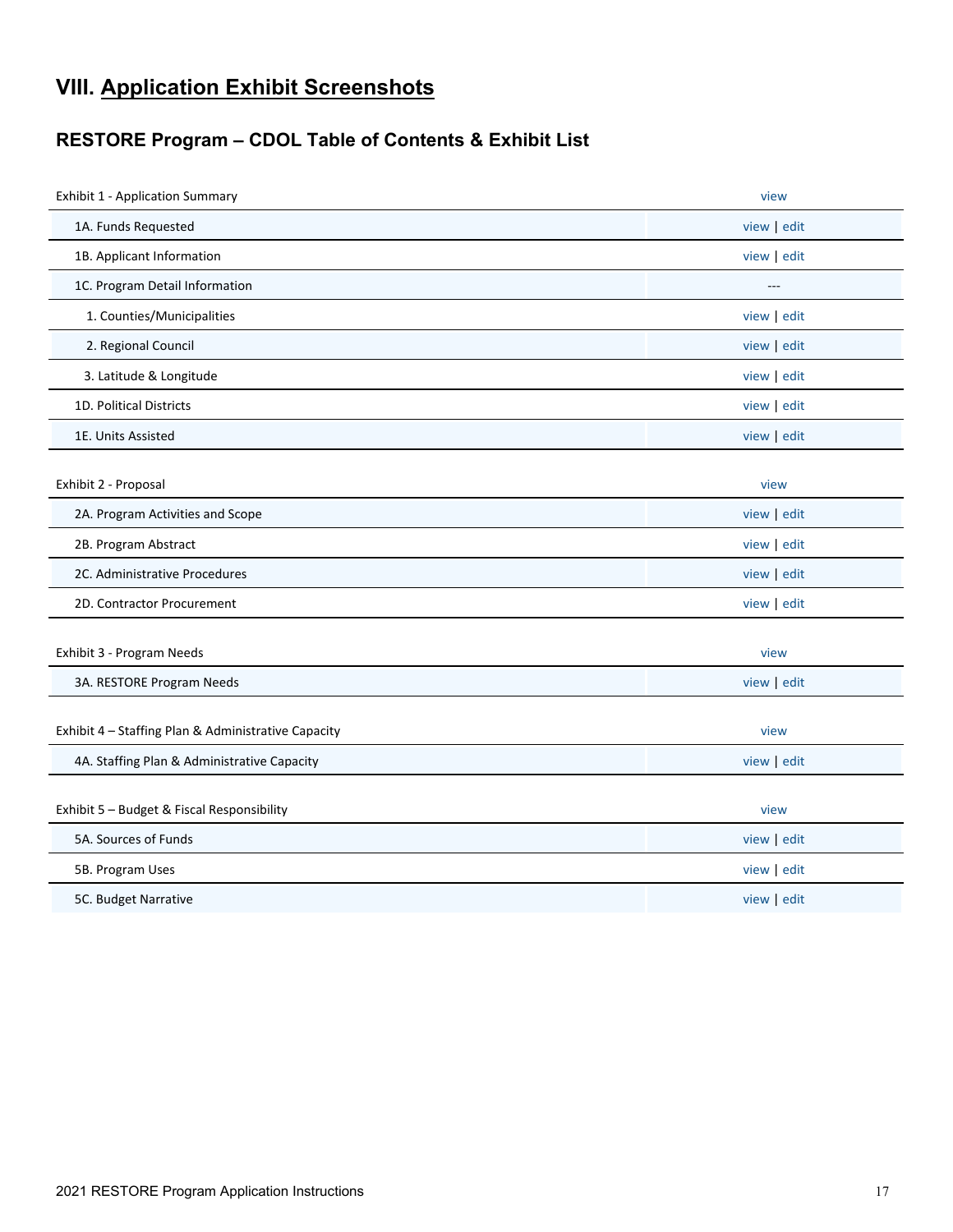# <span id="page-18-0"></span>**Exhibit 1 – Application Summary**

# **1A. Funds Requested**

# **1. Local Program Name:** \*

Please enter a brief, descriptive name. If awarded, the Local Program Name entered here will be used to label contract materials and to describe the program throughout the contract term. e.g., City of Sample Emergency Repair Program

**2. Total RESTORE funds requested**: \*\$

# **1B. Applicant Information**

- 1. Applicant Name:
- 2. Federal EIN:
- 3a. DOS Charities Registration Number:
- 3b. Not-for-Profit Incorporation Date: 00/00/200
- 4**.** Fiscal Year End Date: 00/00
- 5a. Applicant Types:
- 5b. Have all required periodic or annual written reports been filed with the Attorney General's office in a timely manner? \*



5c. DUNS Number:

6. Official Mailing Address:

Selectthe mailing address for Contract or Award Materials<sup>?</sup>

G SAMPLE ADDRESS

О SAMPLE ADDRESS 2

7. Applicant Phone and Internet Data

Phone Number: Phone Extension: Fax:

Email Address:

- URL:
- 8. Primary Contact Person for Correspondence Related to this Application:

| First Name: *                                     |                       |  |
|---------------------------------------------------|-----------------------|--|
| Last Name: *                                      |                       |  |
| Salutation:                                       |                       |  |
| Title:                                            |                       |  |
| Phone Number: *                                   | Example: 212-555-1212 |  |
| Phone Extension:                                  |                       |  |
| Fax Number:                                       | Example: 212-555-1212 |  |
| Email Address: *                                  |                       |  |
| Is this person authorized to execute an agreement |                       |  |
|                                                   | .                     |  |

with the HTFC should the proposal be funded?  $*$ 

9. Contact Authorized to Execute a Contract with HTFC:

Please note: for City, County, Town or Village applicants only the Chief Elected Official is authorized to execute a contract with HTFC.

| First Name: * |  |
|---------------|--|
| Last Name: *  |  |
| Salutation:   |  |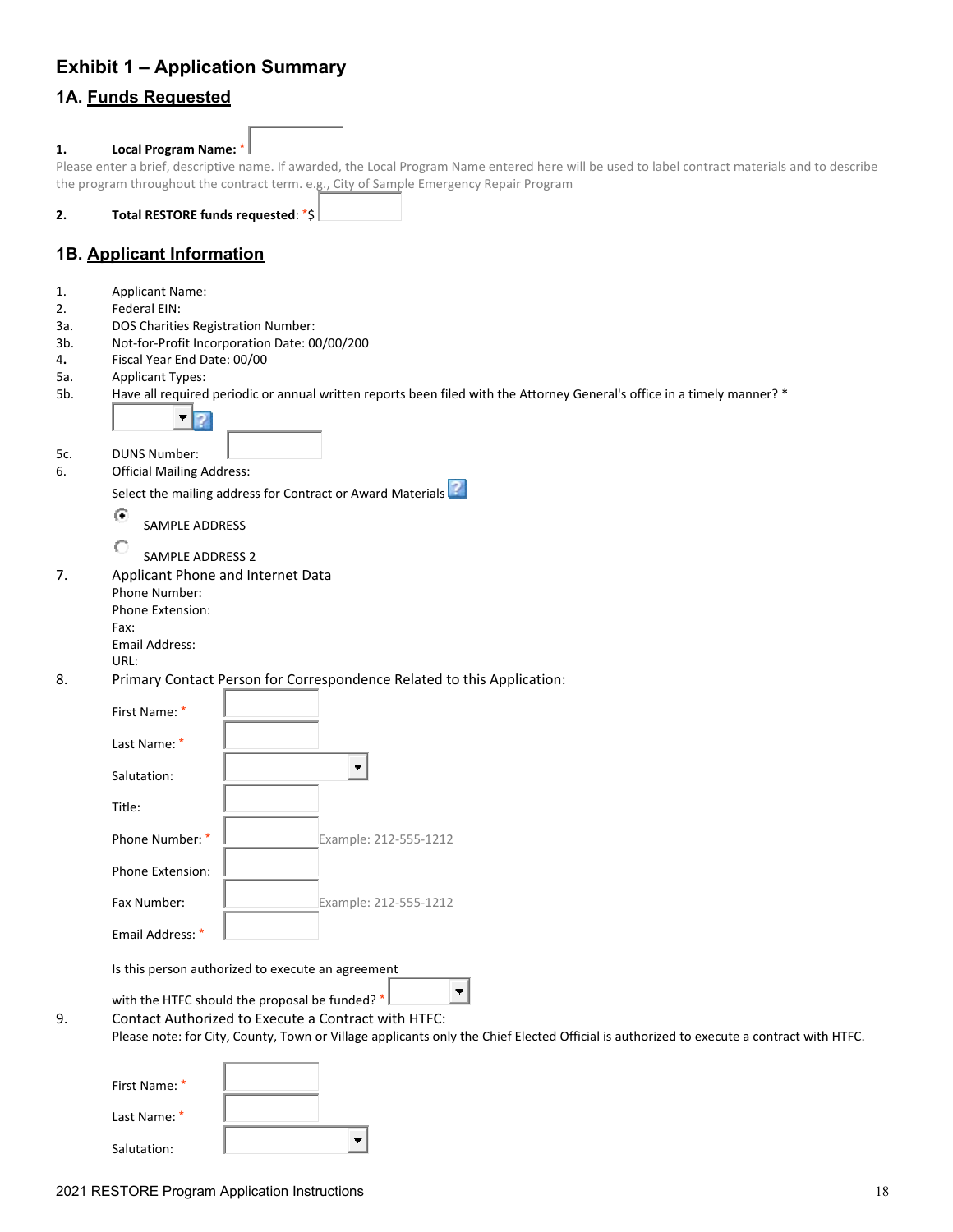| Title:           |                       |
|------------------|-----------------------|
| Phone Number: *  | Example: 212-555-1212 |
| Phone Extension: |                       |
| Fax Number:      | Example: 212-555-1212 |
| Email Address:   |                       |

# **1C-1. Counties/Municipalities**

| Project County: *<br>Will the project be county wide? *<br>Municipality: *   |  | $\overline{\phantom{a}}$ |
|------------------------------------------------------------------------------|--|--------------------------|
| 1C-2. Regional Council<br>1. Regional Council(s): *<br>Select all that apply |  |                          |
| Capital Region                                                               |  | Mohawk Valley            |
| <b>Central New York</b>                                                      |  | New York City            |
| <b>Finger Lakes</b>                                                          |  | North Country            |
| Long Island                                                                  |  | Southern Tier            |

Mid-Hudson Western New York

# **1C-2. Latitude & Longitude**

 $\overline{\mathcal{L}_{\mathcal{A}}}$ 

Click [HERE](http://itouchmap.com/latlong.html) [\(http://itouchmap.com/latlong.html\)](http://itouchmap.com/latlong.html) to determine Latitude and Longitude. The latitude must be between 40.000000 and 49.999999. The longitude must be between -70.000000 and -79.999999. For Programs that span multiple locations, please enter the latitude/longitude of the applicant organization's organizations home or central office in New York State or a central point for multi-county projects.

| Project Latitude:  |  |
|--------------------|--|
| Project Longitude: |  |

# **1D. Political Districts**

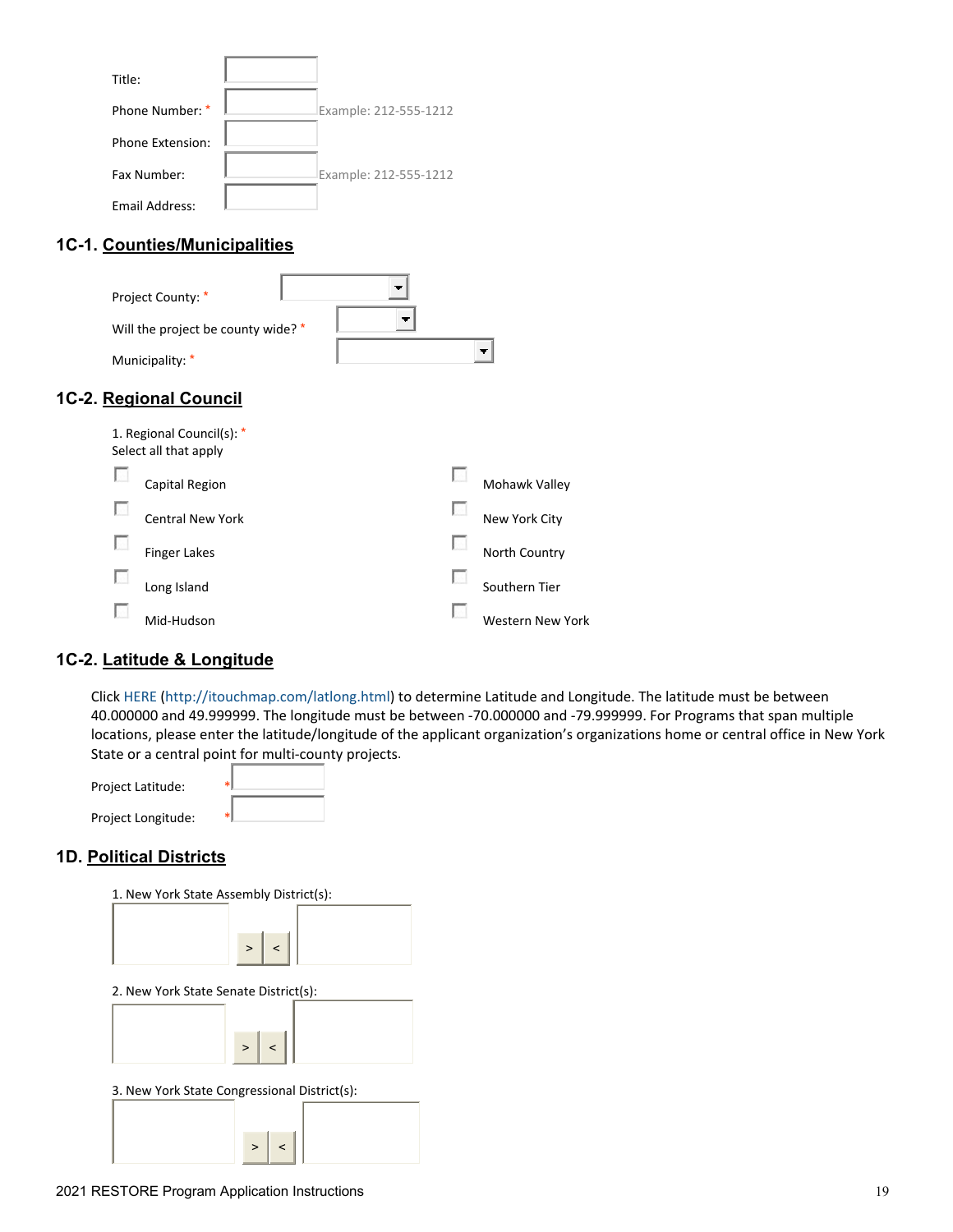# **1E. Units Assisted**

Units to be assisted by RESTORE:

Residential - Existing/Rehab: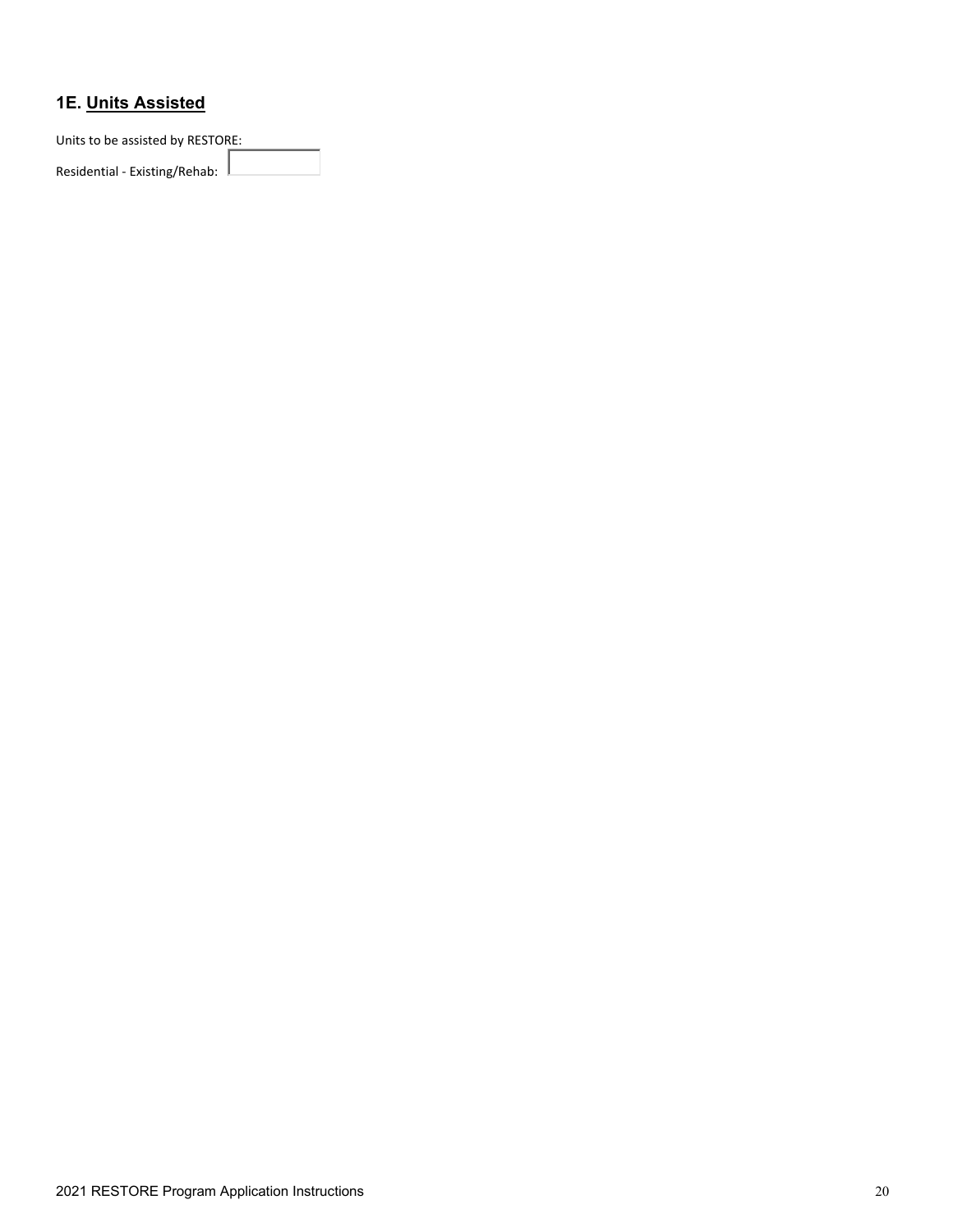# <span id="page-21-0"></span>**Exhibit 2 – Proposal**

### **2A. Program Activities and Scope**

Provide an overview of the proposed program. At a minimum:

- Describe the types of emergency repairs and code violations to be addressed.
- Demonstrate a clear understanding of homeowner eligibility.
- Estimate the number of eligible homeowners to be assisted and detail any special populations that will be targeted (i.e., very low-income, frail elderly, special needs).
- Demonstrate an understanding of the required timelines for emergency repair projects.

#### **2B. Program Abstract**

Provide a brief abstract of the proposed program. Please note, the abstract provided may be included in press materials. This abstract should include, but not be limited to the following information: Organization name, RESTORE Program request amount, estimated total project cost, other sources of funding that will be used in the RESTORE Program, main goal(s) of the program, activities RESTORE Program funds will be used for, and any special emphasis of the program, such as special needs populations or areas/neighborhoods to be served, income ranges to be targeted, etc.

**Sample Text:** The Sample Organization proposes to undertake a \$100,000 project using \$50,000 in RESTORE Program funds, \$25,000 from the City of Sample and \$25,000 from other grant sources (specify). This project will correct emergency housing conditions threatening the health and safety of low-income homeowners aged 60 or above in the City of Sample. Sample Organization works closely with the County of Sample's Office for Aging and is able to access services for the assisted households should there be needs that cannot be addressed by the emergency repairs.

#### **2C. Administrative Procedures**

Outline procedures in place or planned by application organization to supplement the required procedures identified in the template administrative plan. Specifically:

#### **Project Development**

- Describe the method for accepting and processing applications.
- Describe plan for program marketing & outreach.
- Describe process for developing work scopes & completing inspections.
- Describe plan to address non-emergency rehabilitation activities.
- Describe dispute resolution plan for homeowners and contractors.

#### **Service Partnerships**

- Describe the process for making referrals to local service provider(s) for needs other than emergency home repairs.
- Identify process for following up on local service referral outcomes.
- Describe cooperative, reciprocal working and/or two-way referral relationships with relevant local service provider(s), including housing service providers.
- Written local service and referral agreements, such as Memorandums of Understanding (MOUs), should be provided as an attachment. Maximum points are awarded for documented two-way, reciprocal MOUs.

#### **2D. Contractor Procurement**

- Describe the process for procuring contractors that includes an understanding of the programs bidding requirements.
- Describe procedures to ensure that NYS Certified Minority and Women-Owned Business Enterprises are afforded opportunities for meaningful participation in projects.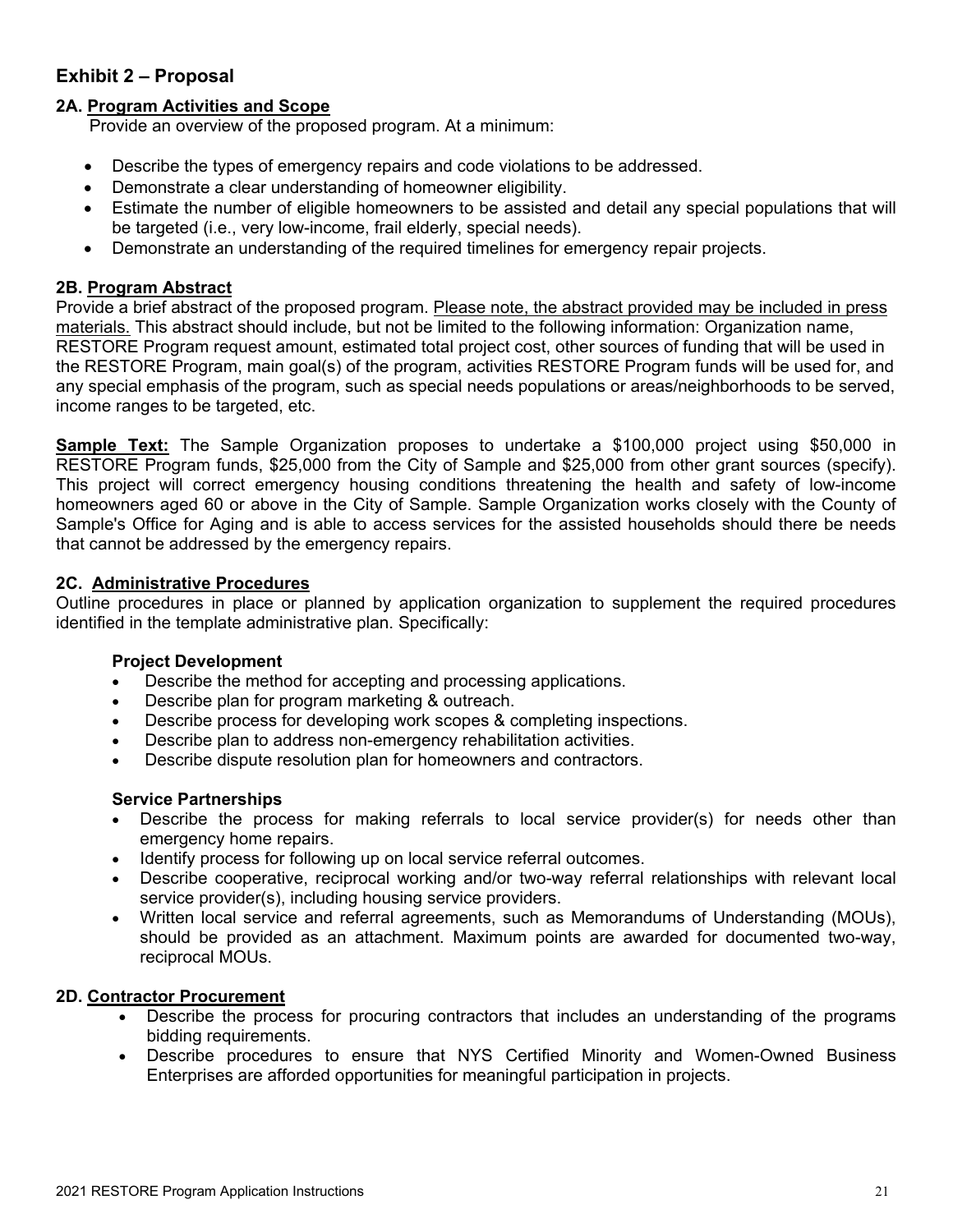# <span id="page-22-0"></span>**Exhibit 3 – Program Needs**

# **3A. Program Need**

#### **A. Program Need**

Applicants must demonstrate the need for an emergency repair program for senior citizens 60 years of age or older, in the proposed service are. Specifically, provide the following data:

- 1. Total Number of Elderly Homeowners at less than 100% of Median Family Income
- 2. Total Homeowners in the Service Area
- 3. Total Elderly Households at less than 100% of Median Family Income as a Percentage of Total **Households**
- 4. Data Source and Date

#### **B. Description of Program Need in Service Area**

- Explain how the proposed service area was selected.
- Explain how the applicant organization regularly serves this area.
- Explain how the need for emergency home repairs for senior citizens (60 years of age or older) has been identified in the proposed service area.
- Explain the need for public investment, **specifically RESTORE Program funds**, to support an emergency repair program for senior citizens.
- Describe how the proposed RESTORE program meets the needs identified.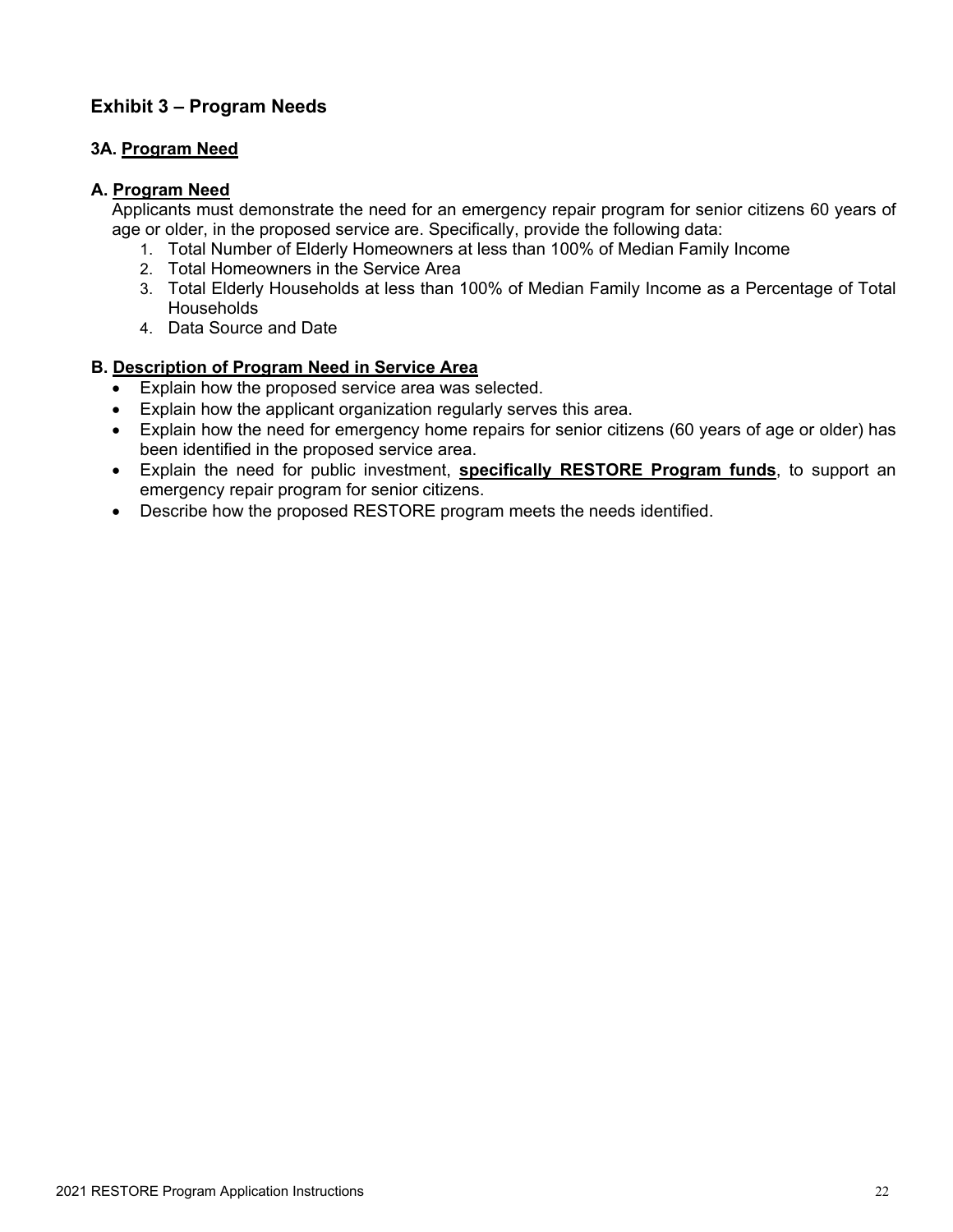# <span id="page-23-0"></span>**Exhibit 4 – Staffing Plan & Administrative Capacity**

# **4A. Staffing Plan & Administrative Capacity**

- Identify staff assigned to work on the proposed program and their role, including but not limited to client intake, fiscal management, environmental review, work scope design, disbursements, and compliance monitoring.
- Describe specific staff experience or training relevant to the implementation of the program.<br>• Summarize relevant grant administration experience that demonstrates administrative capad
- Summarize relevant grant administration experience that demonstrates administrative capacity and readiness.
- Detail previous experience administering a RESTORE Program, or successfully working with similarly sized housing rehabilitation programs.
- Identify measures taken to overcome administrative challenges or delays previously encountered in the administration of similar programs.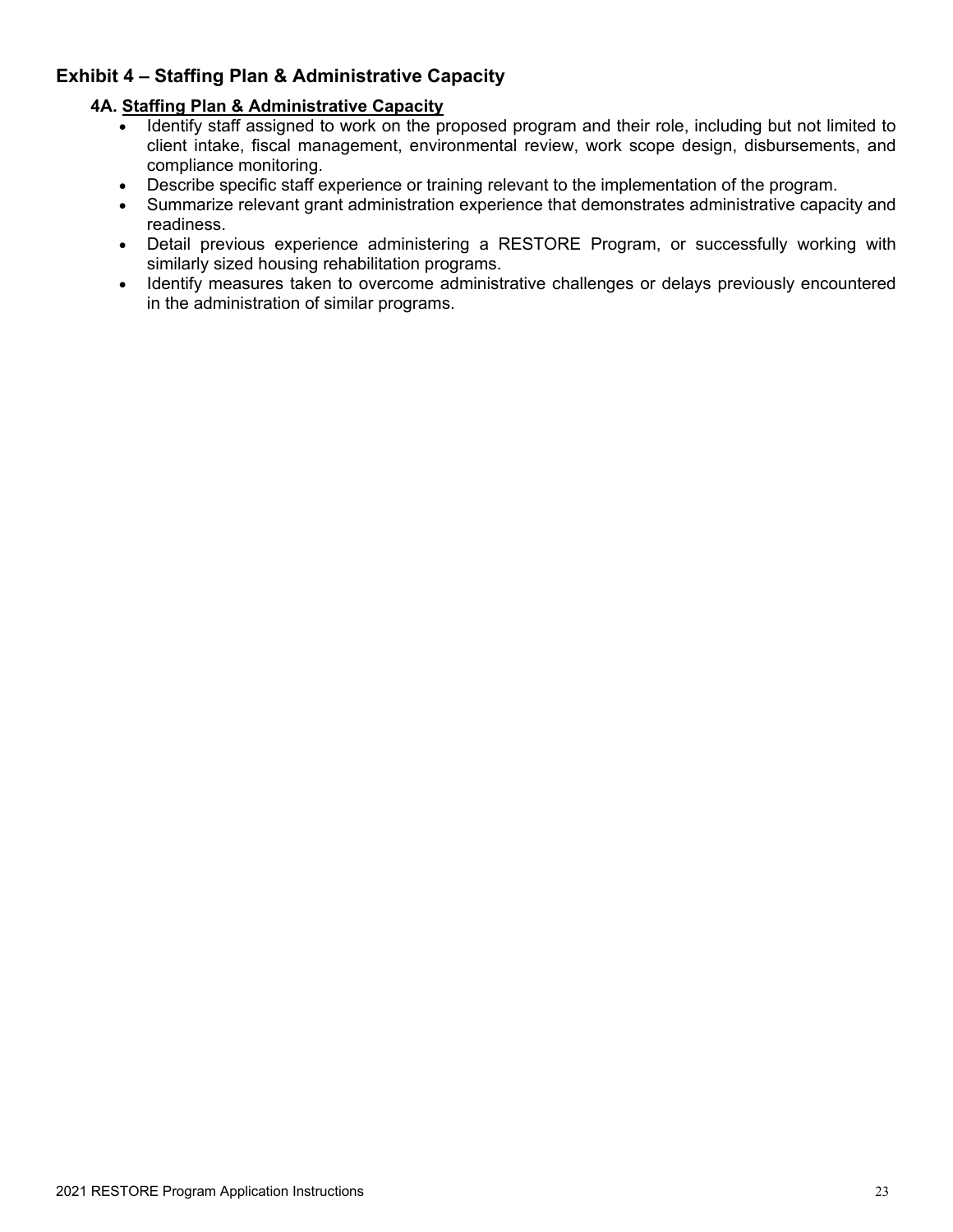# <span id="page-24-0"></span>**Exhibit 5 – Budget & Fiscal Responsibility**

### **5A. Sources of Funds**

| Source: $*$                                    |                          |
|------------------------------------------------|--------------------------|
| Specify Source:                                |                          |
| Funds Requested: * \$                          |                          |
| Assistance Type: *                             |                          |
| Status: *                                      | $\overline{\phantom{a}}$ |
| If Committed, enter the following information: |                          |
| Date of Letter:                                | Example: mm/dd/yyyy      |
| Sianatory                                      |                          |

#### **5B. Program Uses**

Signatory:

Budget

|                       | <b>RESTORE Funds Other Funds</b> |                        | <b>Total Cost</b> |
|-----------------------|----------------------------------|------------------------|-------------------|
| 1. Project Costs      | Program Budget<br>Amount         | Other Budget<br>Amount | \$0               |
| 2. Project Soft Costs | Program Budget<br>Amount         | Other Budget<br>Amount | \$0               |
| 3. Administration     | Program Budget<br>Amount         | Other Budget<br>Amount | \$0               |
| 4. Total              | \$0                              | \$0                    | \$0               |

#### **5C. Budget Narrative**

#### **Budget**

Provide an overview of the program budget that clearly demonstrates an understanding of the RESTORE Program and its eligible uses. Identify, in a consistent format, all leveraged funding sources. This explanation must be supported by the required "Sources" and "Uses:" budget tables, Exhibits 5A & 5B.

- Identify the total project cost.
- Identify other relevant funding sources to be leveraged and the proposed use (i.e., emergency repairs, non-emergency repairs, administrative costs).
- For each source identified, indicate if the source is formally committed or if approval is pending.
- Explain how the proposed project will proceed if any pending sources of funds are not secured.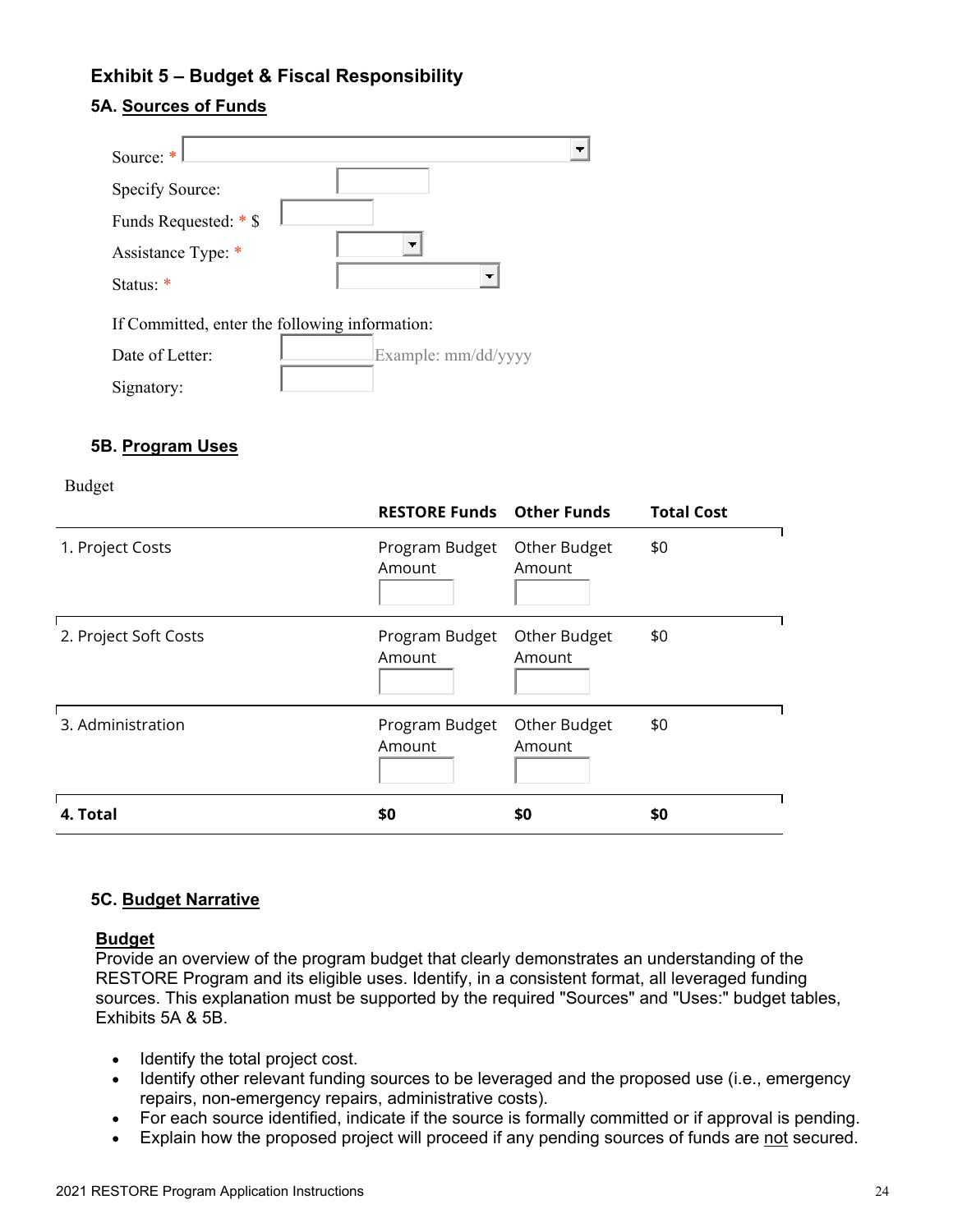• If a funding source is identified as committed, evidence must be attached where requested in the application.

# **Fiscal Responsibility**

Describe the anticipated process and internal procedures related to fiscal management, including internal controls, fiscal records management, and documentation of cost reasonableness. Specifically:

- Describe the internal disbursement process.
- Explain how the applicant organization will cover project costs prior to disbursement of RESTORE Program funds.
- Describe project delivery costs, including the process used to document staff time relative to project delivery and grant administration.
- Describe the process for evaluating cost reasonableness and ensuring competitive bidding.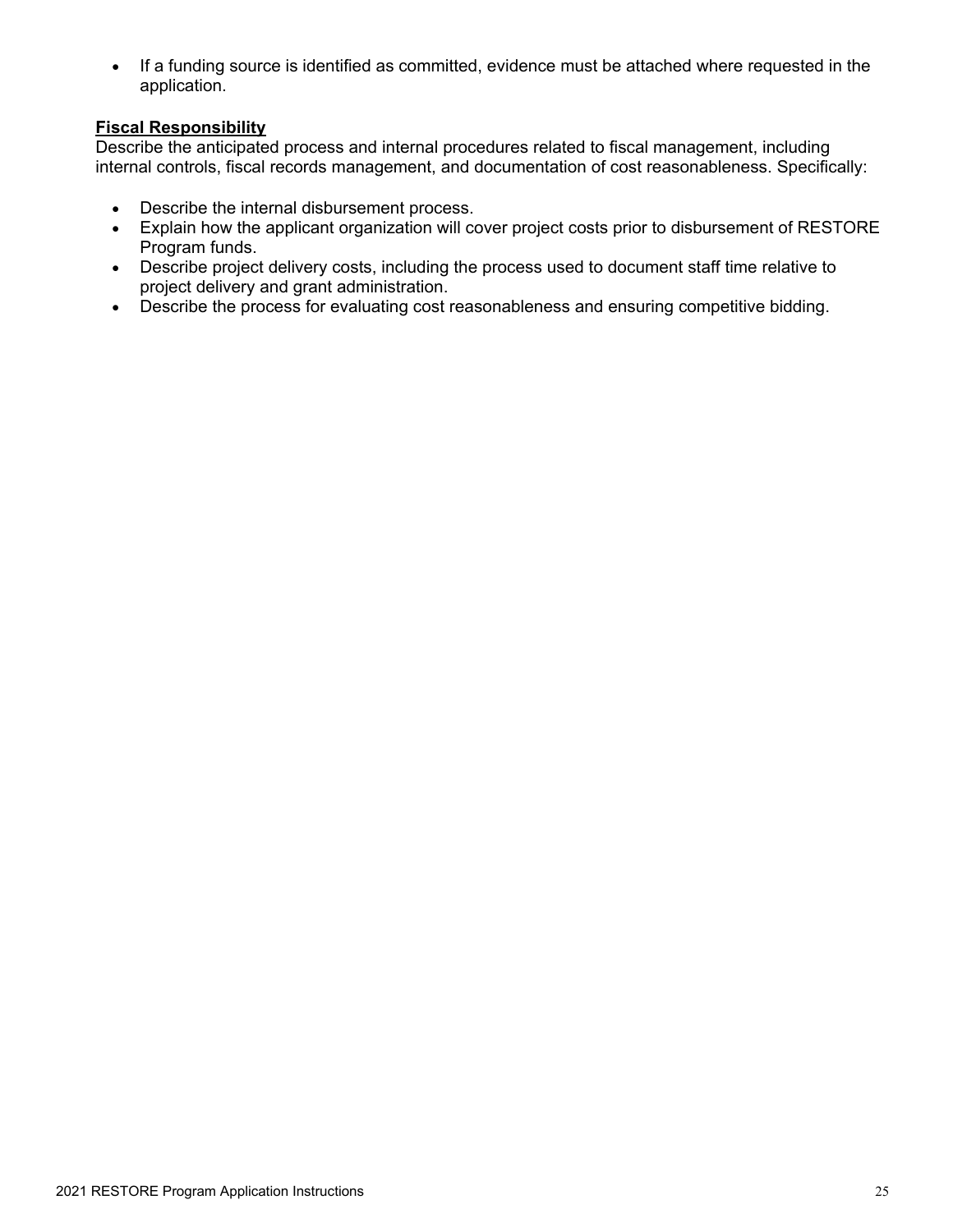# Applicant Certification

# **Office of Community Renewal Program Applicant Certification**

# <span id="page-26-0"></span>**Applicant certifies that:**

| Agree                                                                            |  | Do Not Agree | I certify that I am an authorized representative and have been specifically authorized to file this<br>submission and required documents for the proposed project with HCR/HTFC on behalf of the<br>applicant organization or community.                                                                                                                                                                                                                                                                                                                                                                                                                                                                                                            |  |  |  |
|----------------------------------------------------------------------------------|--|--------------|-----------------------------------------------------------------------------------------------------------------------------------------------------------------------------------------------------------------------------------------------------------------------------------------------------------------------------------------------------------------------------------------------------------------------------------------------------------------------------------------------------------------------------------------------------------------------------------------------------------------------------------------------------------------------------------------------------------------------------------------------------|--|--|--|
| Agree $\Box$                                                                     |  | Do Not Agree | I certify that the Applicant is authorized to carry out the proposed activities and that the<br>Applicant is familiar with and will comply with all applicable statutes, rules and regulations<br>established.                                                                                                                                                                                                                                                                                                                                                                                                                                                                                                                                      |  |  |  |
| Agree                                                                            |  | Do Not Agree | I further authorize the agency receiving this application to forward it to any other State agency<br>which administers a program for which a funding request is indicated in this application.                                                                                                                                                                                                                                                                                                                                                                                                                                                                                                                                                      |  |  |  |
| Agree                                                                            |  | Do Not Agree | I certify that I have reviewed the full application and attached documents, and statements<br>contained in this application are true, complete and correct to the best of my knowledge and<br>belief and are made in good faith, including data related to the Organizations Relevant<br>Experience and I agree to immediately inform HTFC of any change in circumstances. A false<br>certification or failure to disclose information shall be grounds for termination of any award.                                                                                                                                                                                                                                                               |  |  |  |
| For the period beginning 10 (ten) years prior to the date of this certification: |  |              |                                                                                                                                                                                                                                                                                                                                                                                                                                                                                                                                                                                                                                                                                                                                                     |  |  |  |
| Agree                                                                            |  | Do Not Agree | The information and supporting documentation contained in this application are complete and<br>accurate and acknowledges that falsification of information will result in disqualification of<br>application, denial of funding, rescinding of subsequent award and contract or required<br>repayment of funds disbursed for any Office of Community Renewal (OCR) Program. The<br>undersigned further recognizes and accepts the responsibility and obligation to notify the<br>Housing Trust Fund Corporation (HTFC) and the Office of Community Renewal (OCR), in writing,<br>if the Applicant becomes aware of any subsequent events or information which would change<br>any statements or representations previously submitted to HTFC / OCR. |  |  |  |
| $\Box$ Agree                                                                     |  | Do Not Agree | The Applicant will notify OCR within five (5) calendar days of any change of staff related to the<br>program award and administration.                                                                                                                                                                                                                                                                                                                                                                                                                                                                                                                                                                                                              |  |  |  |
| Agree                                                                            |  | Do Not Agree | No member of the Board of Directors or staff of the Applicant organization will directly or<br>indirectly benefit financially from administration of the program. Any matter regarding any<br>potential conflict of interest or appearance of impropriety arising in connection with this<br>program must be disclosed at the time of application or when the conflict is identified.                                                                                                                                                                                                                                                                                                                                                               |  |  |  |
| Agree                                                                            |  | Do Not Agree | The Applicant will disclose if any of its employees, affiliates, program partners, subcontractors,<br>and /or consultants have been the subject of a criminal investigation and /or charged with a<br>crime in the last five (5) years at the time of application or within one (1) week of the issue being<br>identified. OCR reserves the right to deny the Applicants request for funding based on concerns<br>for the Applicants overall organizational health and / or capacity.                                                                                                                                                                                                                                                               |  |  |  |
| Agree                                                                            |  | Do Not Agree | The Applicant will disclose in this application if it or any of its affiliates has filed for bankruptcy in<br>the last seven (7) years. OCR reserves the right to deny the Applicants request for funding based<br>on concerns for the Applicants overall fiscal health and / or capacity.                                                                                                                                                                                                                                                                                                                                                                                                                                                          |  |  |  |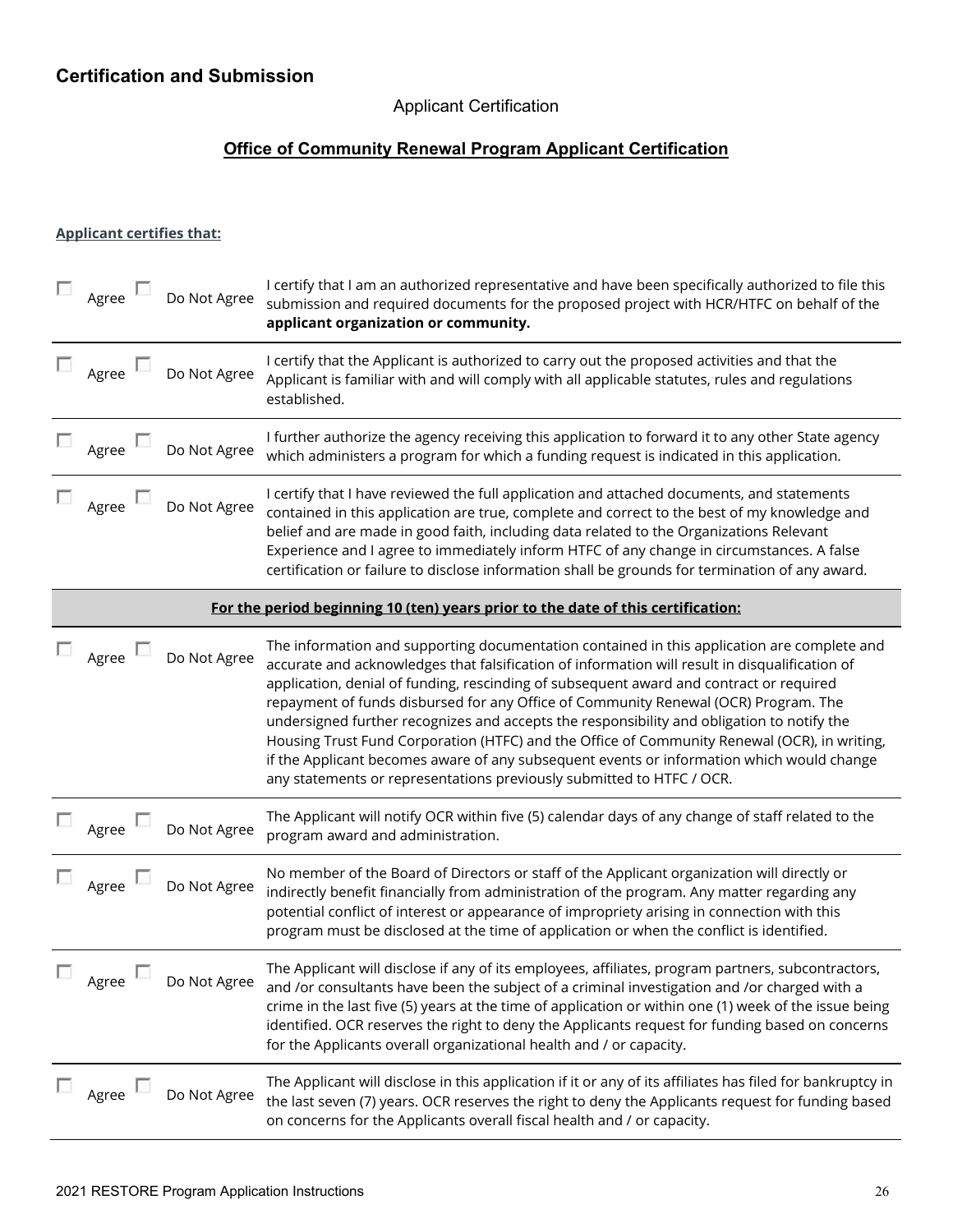| $\Box$ Agree       | Do Not Agree            | The Applicant has not experienced any of the following and shall notify OCR within five (5)<br>calendar days after obtaining knowledge of: a) the commencement of any investigation or audit<br>of its activities by any governmental agency, specifically housing discrimination; or b) the alleged<br>default by the Applicant under any mortgage, deed of trust, security agreement, loan agreement<br>or credit instrument executed; or c) the allegation of ineligible activities, misuse of any award, or<br>failure to comply with the terms of the Application. Upon receipt of such notification, OCR may,<br>in its discretion, withhold or suspend payment of some or all of the Award and reserves the right<br>to deny application for funds for any OCR program. |
|--------------------|-------------------------|--------------------------------------------------------------------------------------------------------------------------------------------------------------------------------------------------------------------------------------------------------------------------------------------------------------------------------------------------------------------------------------------------------------------------------------------------------------------------------------------------------------------------------------------------------------------------------------------------------------------------------------------------------------------------------------------------------------------------------------------------------------------------------|
| Agree <sup>1</sup> | Do Not Agree            | Neither the Applicant, nor any principal, partner, or staff member of the Applicant organization<br>has experienced default, non-compliance, debarment, suspension or termination of funds, or<br>been otherwise restricted by DOL, HUD, USDA, ESDC, HFA, HTFC, DHCR, AHC or other federal,<br>state, or local authority. Applicant further certifies there are no unresolved findings raised as a<br>result of audits, management reviews, or other investigations concerning projects, contracts, or<br>programs for which the Applicant organization is involved and Applicant has not been the<br>subject of a claim under an employee fidelity bond.                                                                                                                      |
| Agree              | Do Not Agree            | As a condition of award, OCR may seek to verify certain financial, credit and related information<br>contained in the application concerning the project Applicant, and other members of the project<br>/program team.                                                                                                                                                                                                                                                                                                                                                                                                                                                                                                                                                         |
| N/A                | Attached                | If the applicant is unable to select "Agree" to any of the items above, a detailed explanation must<br>be provided at the end of the Applicant Certification Detail attachment.                                                                                                                                                                                                                                                                                                                                                                                                                                                                                                                                                                                                |
|                    | CDOL User ID:<br>Title: | CDOL Password: *<br>Date of Electronic Signature:                                                                                                                                                                                                                                                                                                                                                                                                                                                                                                                                                                                                                                                                                                                              |